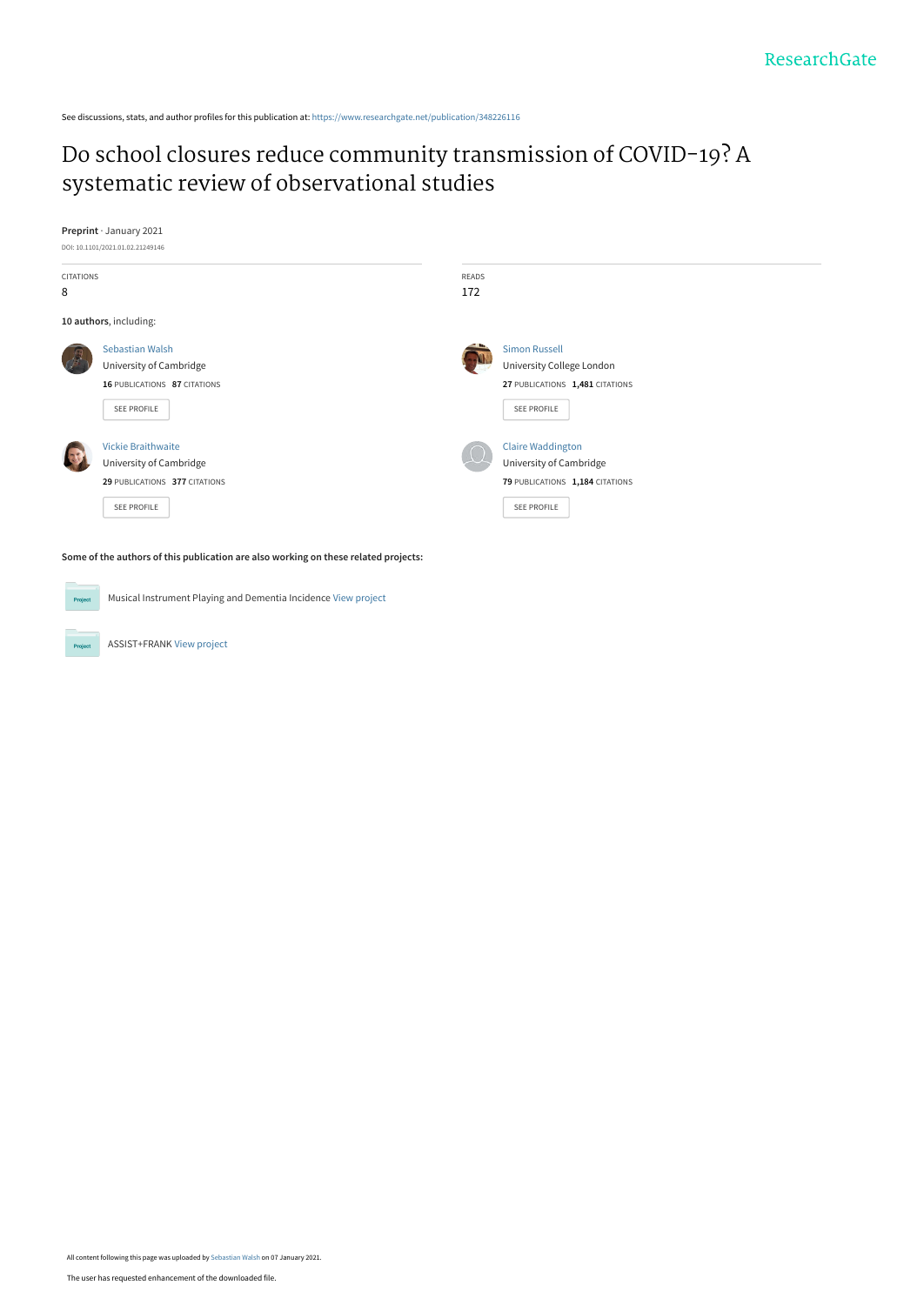#### It is made available under a CC-BY-NC-ND 4.0 International license.

# Do school closures reduce community transmission of COVID-19? A systematic review of observational studies

#### **Authors:**

Dr Sebastian Walsh<sup>1</sup>, Dr Avirup Chowdhury<sup>2</sup>, Dr Simon Russell<sup>3</sup>, Dr Vickie Braithwaite<sup>2</sup>, Dr Joseph Ward<sup>3</sup>, Dr Claire Waddington<sup>4</sup>, Prof Carol Brayne<sup>1</sup>, Prof Chris Bonell<sup>5</sup>, Prof Russell Viner<sup>3</sup> and Dr Oliver Mytton<sup>2</sup>

# **Author Affiliations:**

<sup>1</sup>Cambridge Public Health, University of Cambridge <sup>2</sup>MRC Epidemiology Unit, University of Cambridge <sup>3</sup>Population, Policy & Practice Dept, UCL GOS Institute of Child Health 4 Department of Medicine, University of Cambridge <sup>5</sup>Faculty of Public Health and Policy, London School of Hygiene & Tropical Medicine

#### **Corresponding Author:**

Dr Sebastian Walsh Cambridge Public Health Forvie Site Cambridge Biomedical Campus Cambridge CB2 0SR Sjw261@medschl.cam.ac.uk

#### **Word Count:**

Abstract: 250 Manuscript: 3,426

**NOTE: This preprint reports new research that has not been certified by peer review and should not be used to guide clinical practice.**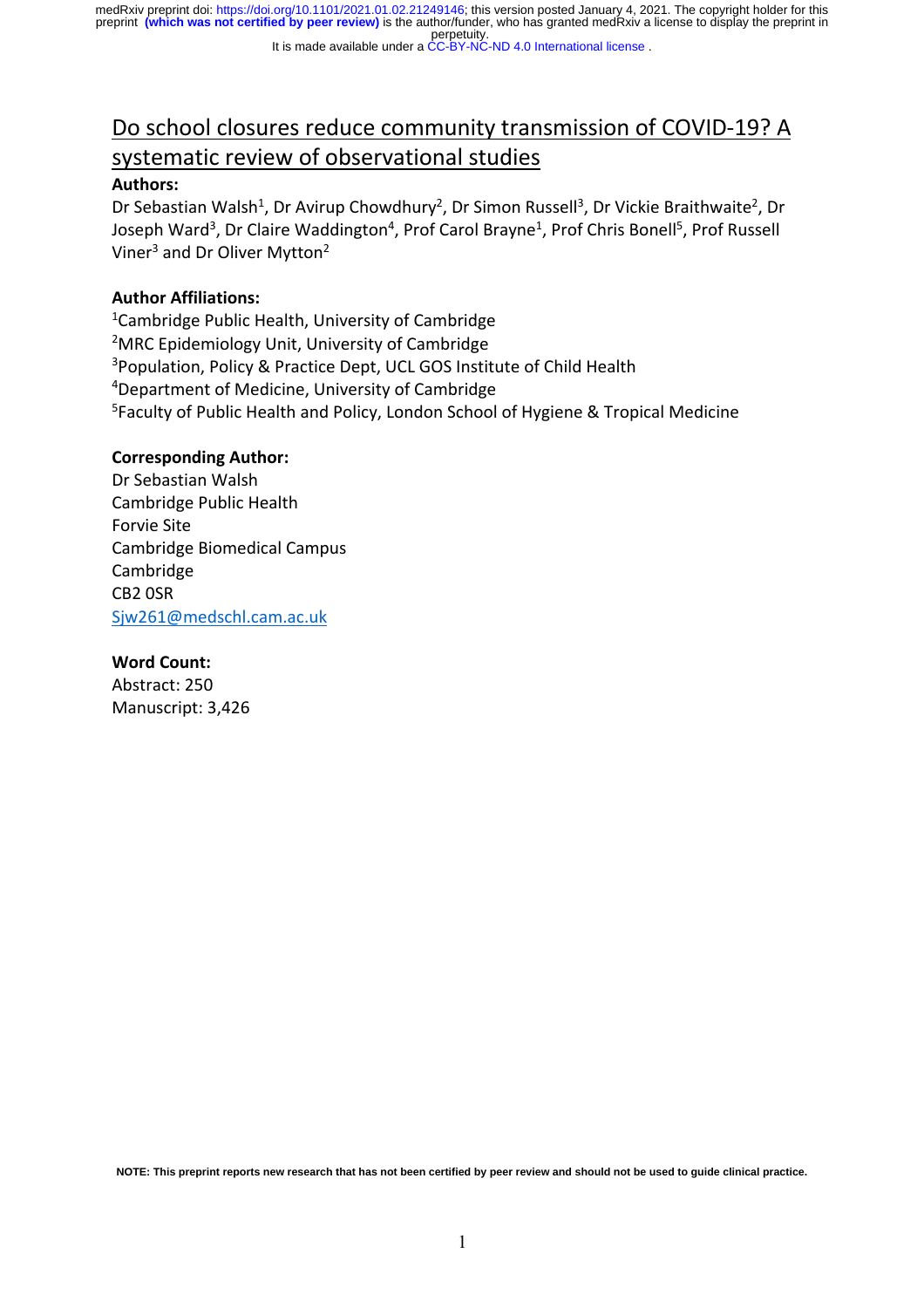#### It is made available under a CC-BY-NC-ND 4.0 International license.

# Abstract

#### **Introduction**

School closures are associated with significant negative consequences and may exacerbate inequalities. They were implemented worldwide to control SARS-CoV-2 in the first half of 2020, but their effectiveness remains uncertain. This review summarises the empirical evidence of their effect on SARS-CoV-2 community transmission.

## **Methods**

The study protocol was registered on Prospero (ID:CRD42020213699). On 12 October 2020 we searched PubMed, Web of Science, Scopus, CINAHL, the WHO Global COVID-19 Research Database, ERIC, the British Education Index, and the Australian Education Index. We included empirical studies with quantitative estimates of the effect of school closures/reopenings on SARS-CoV-2 community transmission. We excluded prospective modelling studies and intra-school transmission studies. We performed a narrative synthesis due to data heterogeneity.

#### **Results**

We identified 3,318 articles, of which ten were included, with data from 146 countries. All studies assessed school closures, and one additionally examined re-openings. There was substantial heterogeneity between studies. Three studies, including the two at lowest risk of bias, reported no impact of school closures on SARS-CoV-2 transmission; whilst the other seven reported protective effects. Effect sizes ranged from no association to substantial and important reductions in community transmission.

#### **Discussion**

Studies were at risk of confounding and collinearity from other non-pharmacological interventions implemented close to school closures. Our results are consistent with school closures being ineffective to very effective. This variation may be attributable to differences in study design or real differences. With such varied evidence on effectiveness, and the harmful effects, policymakers should take a measured approach before implementing school closures.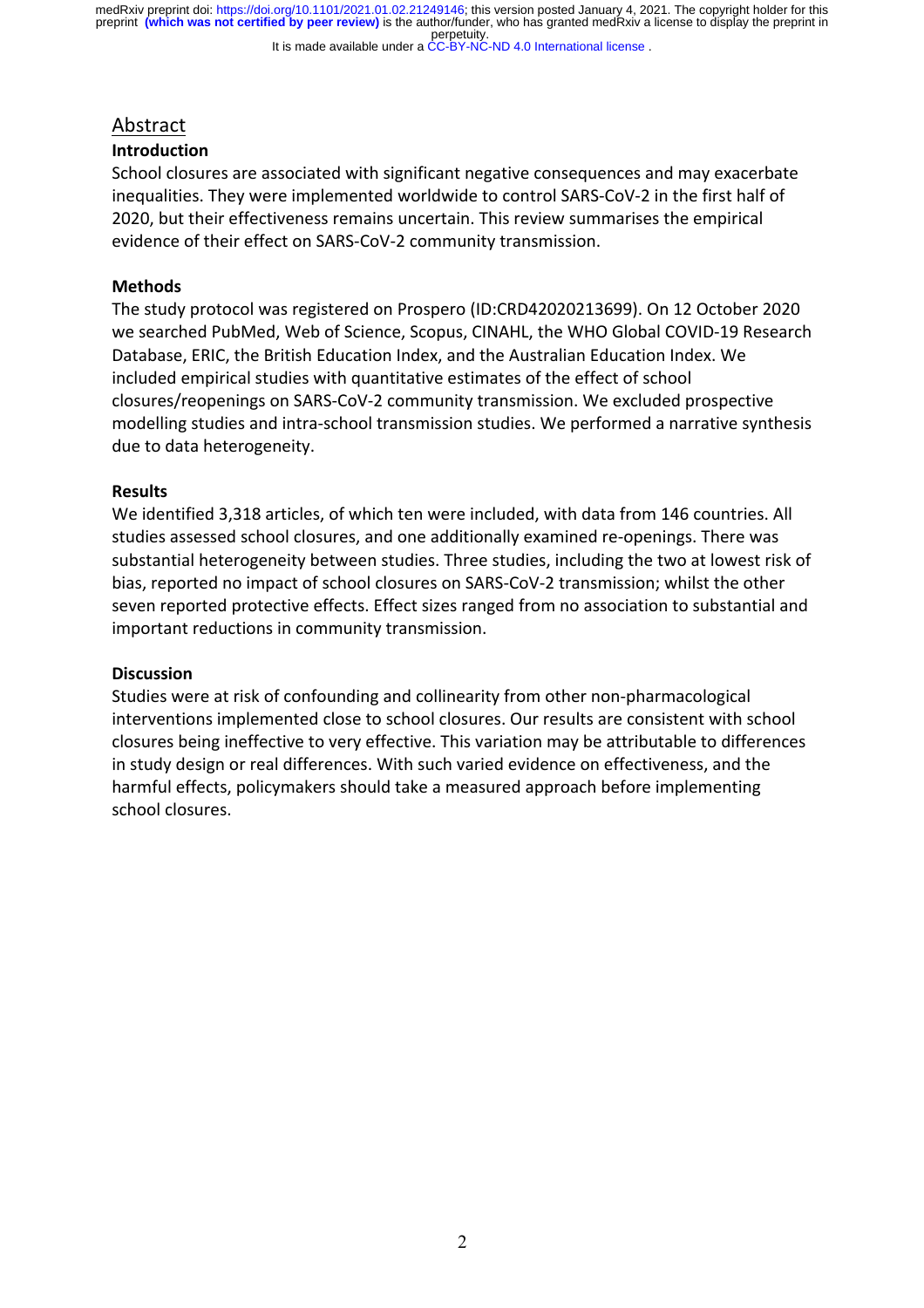#### It is made available under a CC-BY-NC-ND 4.0 International license.

# Panel: 'Research in context'

# **Evidence before this study**

A previous systematic review, published by some of us in April 2020, found good evidence that school closures are effective for the control of influenza, but limited evidence of effectiveness for coronavirus outbreaks. At the time there was no available empirial evidence from the COVID-19 pandemic.

# **Added value of this study**

This study is the first systematic review of the empirical evidence from observational studies of the effect of school closures and reopenings on community transmission of SARS-CoV-2. We include 10 studies, covering 146 countries. There was significant heterogeneity between studies. Some studies reported large reductions in incidence and mortality associated with school closures, however, studies were at risk of confounding and collinearity, and studies at lower risk of bias reported no association.

# **Implications of all the available evidence**

The evidence is consistent with either no effect, or a protective effect of school closures. With such varied evidence on effectiveness, and the harmful effects, policymakers should take a measured approach before implementing school closures.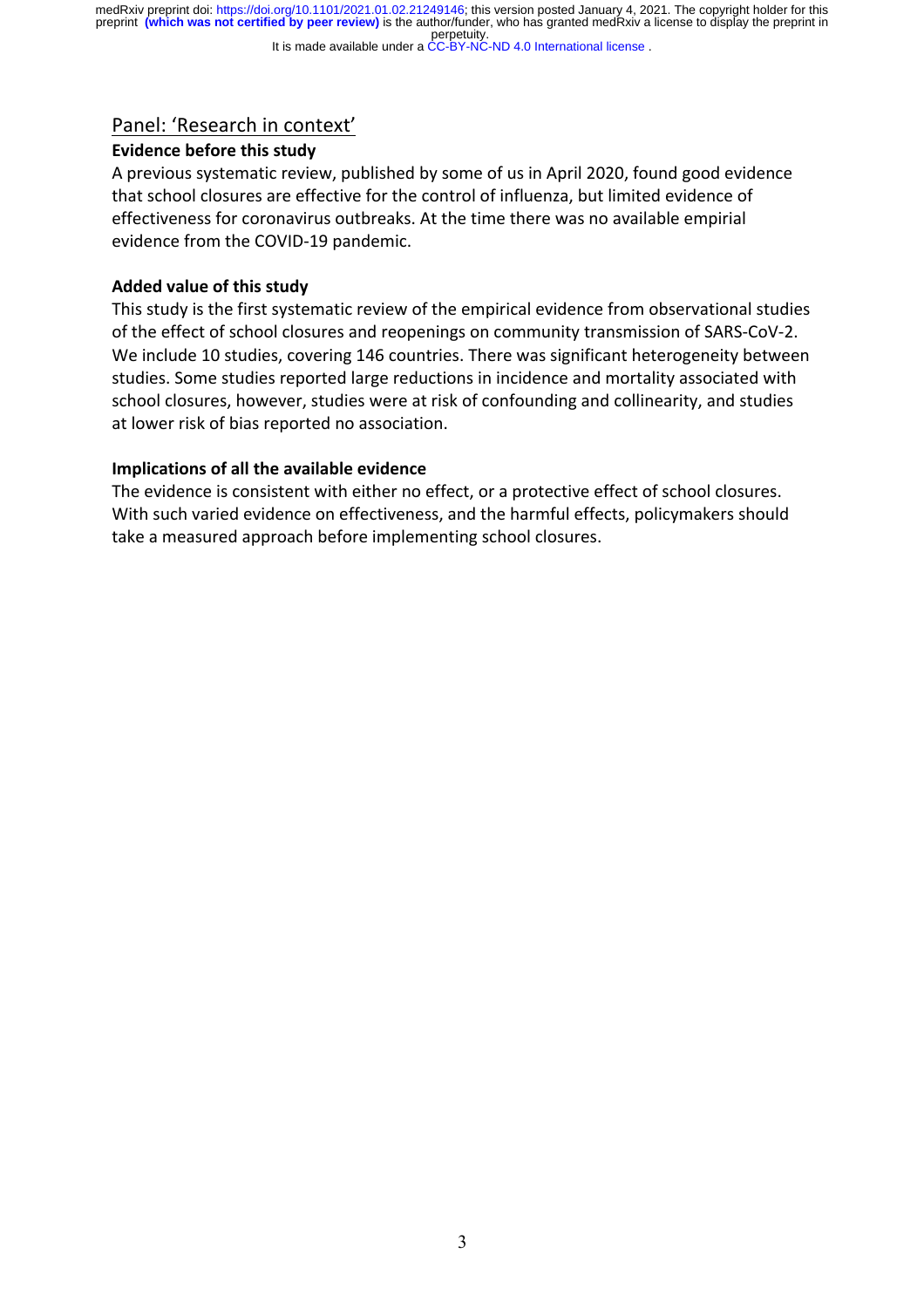It is made available under a CC-BY-NC-ND 4.0 International license.

# Introduction

School closures have been a common strategy to control the spread of SARS-CoV-2 during the COVID-19 pandemic. By 2 April 2020, 172 nations had enacted full closures or partial 'dismissals', affecting nearly 1 $\cdot$ 5 billion children<sup>2</sup>. However, school closures have significant negative consequences on children's wellbeing and education, which will impact on life chances and long-term health<sup>3,4</sup>. Closures may exacerbate existing inequalities. Children in higher income families may have better opportunities for remote learning.

Moreover, whilst the role of non-pharmaceutical interventions (NPIs) collectively in limiting community spread is established, the specific contribution of school closures remains unclear. Observational studies suggest that school-aged children, particularly teenagers, play a role in transmission to peers and bringing infection into households<sup>8</sup>, although the relative importance compared to adults remains unclear<sup>9</sup>. Younger children appearless susceptible to infection and may play a smaller role in community transmission, compared with older children and adults<sup>10</sup>. Whilst some modelling studies have suggested that school closures can reduce SARS-CoV-2 community transmission<sup>5</sup>, others disagree<sup>6,7</sup>.

A rapid systematic review published in April 2020 found only limited evidence of the effectiveness of school closures in controlling the spread of coronaviruses.<sup>1</sup> However, this study was undertaken very early in the pandemic and included no observational data on SARS-CoV-2. Several empirical studies on the effects of school closures on SARS-CoV-2 community transmission have been published since the April review, but there has been no systematic review of these studies. Here, we synthesise the empirical published and grey literature on the impact of closing or reopening schools on COVID-19 incidence, hospitalisation, and mortality.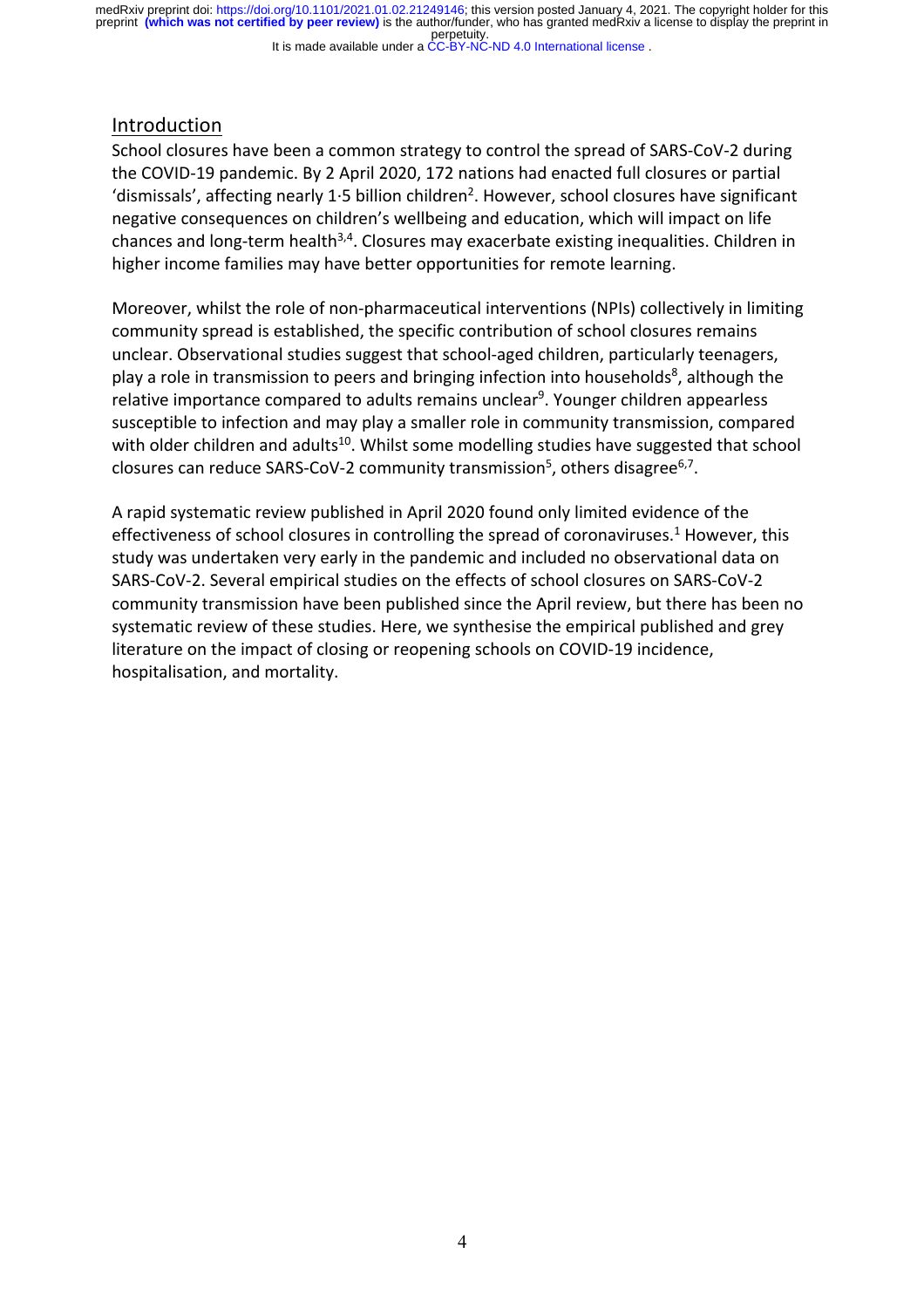#### It is made available under a CC-BY-NC-ND 4.0 International license.

# Methods

The study protocol for this systematic review is registered on Prospero (ID:CRD42020213699).

## **Inclusion and Exclusion Criteria**

We included any empirical study which reported a quantitative estimate of the effect of school closure or reopening on community transmission of SARS-CoV-2. We considered 'school' to include early years settings (e.g. nurseries or kindergartens), primary schools, and secondary school, but excluded further or higher education (e.g. universities). Community transmission was defined as any measure of community infection rate, hospital admission rate, or mortality attributed to COVID-19.

We included studies published in 2020 only. We included pre-prints, peer-reviewed and grey literature. We did not apply any restriction on language, but all searches were undertaken in English. We excluded prospective modelling studies and studies in which the assessed outcome was exclusively transmission within the school environment rather than wider community transmission.

## **Search strategy**

We searched PubMed, Web of Science, Scopus, CINAHL, the WHO Global COVID-19 Research Database (including Medrxiv), ERIC, the British Education Index, and the Australian Education Index, searching title and abstracts for terms related to SARS-CoV-2 AND terms related to schools or NPIs. To search the grey literature, we searched Google. Full details of the search strategy are included in Appendix A. No restrictions on dates were placed and all searches were undertaken on 12 October 2020.

# **Data extraction and risk of bias assessment**

Article titles and abstracts were imported into the Rayyan QCRI webtool<sup>11</sup>. Two reviewers independently screened titles and abstracts, retrieved full texts of potentially relevant articles, and assessed eligibility for inclusion (SW assessed all articles; AC, SR and VB each assessed one third).

Two reviewers independently extracted data and assessed risk of bias. Data extraction was performed using a pre-agreed extraction template which collected information on publication type (peer-reviewed or pre-print), country, study design, exposure type (school closure or re-opening), setting type (primary or secondary), study period, unit of observation, confounders adjusted for, other NPIs in place, analysis method, outcome measure, and findings. We used the Cochrane Risk of Bias In Non-randomised Studies of Interventions (ROBINS-I) tool $12$  to evaluate bias.

Discrepancies were resolved by discussion in the first instance and by a third reviewer if necessary.

#### **Data synthesis**

Given the heterogeneous nature of the studies, prohibiting meta-analysis, a narrative synthesis was conducted.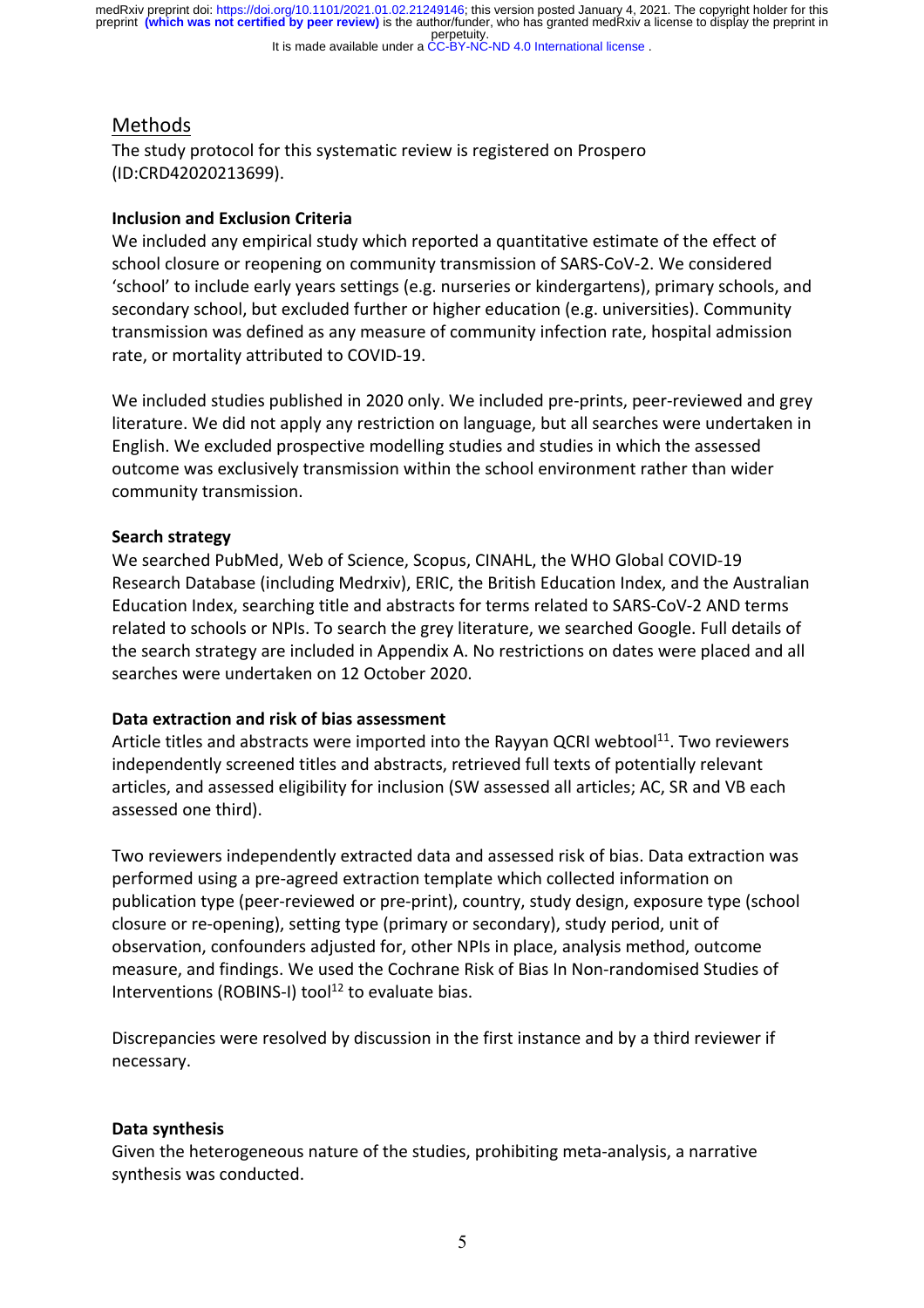It is made available under a CC-BY-NC-ND 4.0 International license. perpetuity. preprint **(which was not certified by peer review)** is the author/funder, who has granted medRxiv a license to display the preprint in medRxiv preprint doi: https://doi.org/10.1101/2021.01.02.21249146; this version posted January 4, 2021. The copyright holder for this

# Results

We identified 3,318 studies (Figure 1). After removing 372 duplicates, 2,946 unique records were screened for inclusion. We excluded 2,814 records at the title or abstract stage, leaving 132 records for full text review. Ten of these met the inclusion criteria.

Included studies are described in Table 1. All studies 13–22 reported the effect of school closures on community transmission of SARS-CoV-2, and one study<sup>21</sup> additionally examined school re-opening. All studies used data from national Government sources or international data repositories, and reported on the first half of 2020.

Six studies reported data from a single country or region: the USA $^{13,14,17,20}$  (n=4), Japan<sup>15</sup>  $(n=1)$ , and Jerusalem, Israel<sup>21</sup> (n=1). The remaining four reported data from multiple countries, of which two<sup>16,19</sup> provided estimates for an overall worldwide effect of school closures, and two provided estimates for three individual countries each (one study<sup>22</sup> France, Italy, USA; the other<sup>18</sup> Argentina, Italy, South Korea). All studies were ecological, and used a state (USA), regional, or national unit of analysis.

Five studies<sup>13,15,17,20,21</sup> specified that both primary and secondary schools were included (children aged 5 or 6 to 18); the others did not specify school type. No study provided independent estimates of the effect of closing either primary or secondary schools only.

Six studies specifically sought to estimate an effect of school closures on SARS-CoV-2 transmission.<sup>13–15,17,18,21</sup> The remaining four studies primarily sought to estimate the effect of NPIs (but reported an independent estimate for school closures within their analysis) . 16,19,20,22

Several analytic approaches were used, including: various types of regression models (n-7),<sup>13,14,16-20,22</sup> time series analysis with Bayesian inference (n=1),<sup>15</sup> comparison to a synthetic control group derived from data from comparable countries ( $n=1$ ),<sup>18</sup> and presentation of an epidemic curve $21$ .

In most instances of school closures, other NPIs were introduced at or around the same time and potentially confounded the estimate. One study<sup>17</sup> dealt with this by selecting US states that closed schools first and left a gap before implementing other NPI measures. Whilst another study<sup>18</sup> took a similar approach, choosing countries (South Korea, Italy and Argentina) that shut schools early relative to national lockdown; these countries had significant other NPIs in place at the time of school closure. Four studies $13,14,22,23$  used statistical adjustment to control for other interventions. Four studies<sup>15,16,20,21</sup> did not account for other NPIs. Some studies also adjusted for other potential confounders, such as population factors (e.g. proportion of population aged  $\geq 65$ , population density and testing regimes).

Regarding outcomes, eight studies<sup>13–17,19,21,22</sup> reported effects on incidence, and four studies<sup>13,17,18,20</sup> used mortality data (one of which<sup>17</sup> additionally reported hospitalisation rates). The assumed lag period from school closure to changes in incidence rate varied between seven and 20 days, with longer time periods of 26 to 28 days generally assumed for mortality.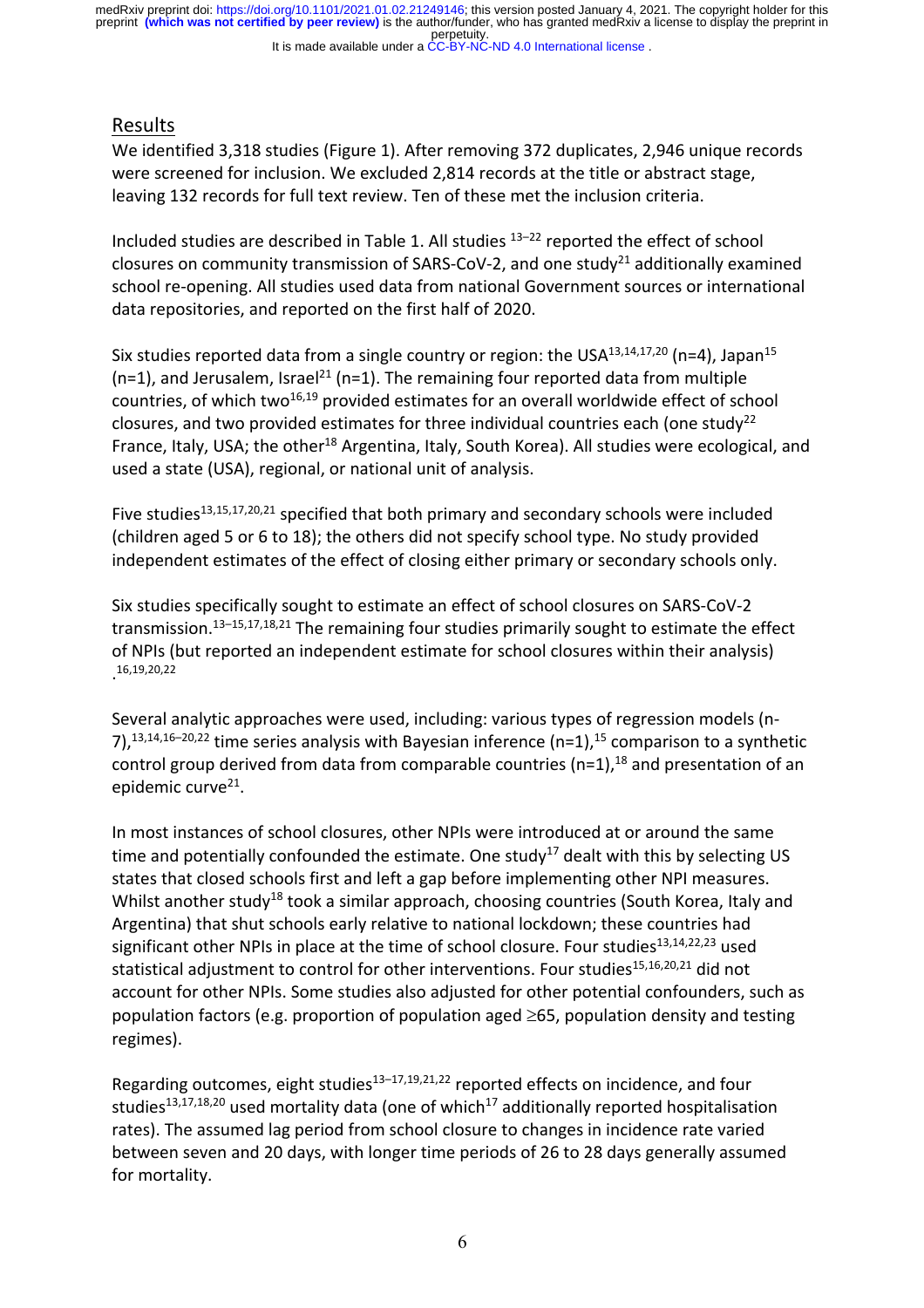It is made available under a CC-BY-NC-ND 4.0 International license.

Risk of bias of the studies is summarised in Table 2: two studies were found to be at low risk of bias<sup>14,22</sup>, two at moderate risk<sup>13,17</sup>, five at serious risk<sup>15,16,18–20</sup> and one at critical risk<sup>21</sup>.

Table 3 reports study findings. Seven studies $13,16-21$  reported that closing schools was associated with a reduction in incidence or mortality rates, whilst three<sup>14,15,22</sup> found no association. There was significant heterogeneity in the reported effect size of closing schools, ranging from precise estimates of no effect, to approximately halving the incidence and mortality rates<sup>13</sup>. The two studies with the lowest risk of bias<sup>14,22</sup> reported no effect of school closures on transmission.

At a country level, four studies $13,14,17,20$  exclusively reported data from the USA, and one further study<sup>22</sup> reported an independent effect size for the USA. The results from these studies are discordant, with two studies reporting null effects<sup>14,22</sup>, and the other studies reporting large preventative effects.<sup>13,17,20</sup> Two studies reported effect estimates for Italy, one being preventative<sup>18</sup> and one<sup>22</sup> tending towards a non-significant preventative effect. Single estimates that were preventative were observed for the following countries: Argentina<sup>18</sup>, Israel<sup>21</sup>, and South Korea<sup>18</sup>; with single estimates of no association for France<sup>22</sup> and Japan $15$ .

Of the eight studies that reported an effect on incidence, five $13,16,17,19,21$  were preventative and three<sup>14,15,22</sup> had no effect. Only one study<sup>17</sup> reported an effect on hospitalisation, which was preventative. All four of the studies<sup>13,17,18,20</sup> that reported an effect on mortality reported a preventative effect.

# **Narrative Synthesis**

We identified three study designs: within-area before-after comparisons, pooled multiplearea before-after comparisons, and pooled multiple-area cross-sectional comparisons.

# Within-area before-after comparisons

Five studies<sup>15,17,18,21,22</sup> compared community transmission of SARS-CoV-2 before and after school closure/re-opening for single geographical units. This approach controls for confounding from population sociodemographic factors.

# Of these, two studies sought to adjust for other NPIs.

Hsiang et al.<sup>22</sup> (low risk of bias) used a reduced form of econometric regression to compare changes in incidence in six countries (China, France, Iran, Italy, USA and South Korea) before and after NPI implementation. Other key NPIs and testing regimes were adjusted for. Effect sizes for school closures were only reported for France, Italy and the USA; but (and without explanation) not for China, Iran or South Korea. The authors report a null effect of school closures on growth rate of SARS-CoV-2 incidence, with narrow confidence intervals for France and the USA, but a regression coefficient suggestive of a non-significant preventative effect in Italy (-0·11 (95% CI -0·25, 0·03)).

Neidhofer et al.18 (serious risk of bias) used a difference in difference comparison to estimate reduction in deaths in the 18 days post-school closure in Argentina, Italy and South Korea; compared with synthetic controls derived from the weighted average of epidemic curves from countries that closed schools later. This method indirectly adjusted for some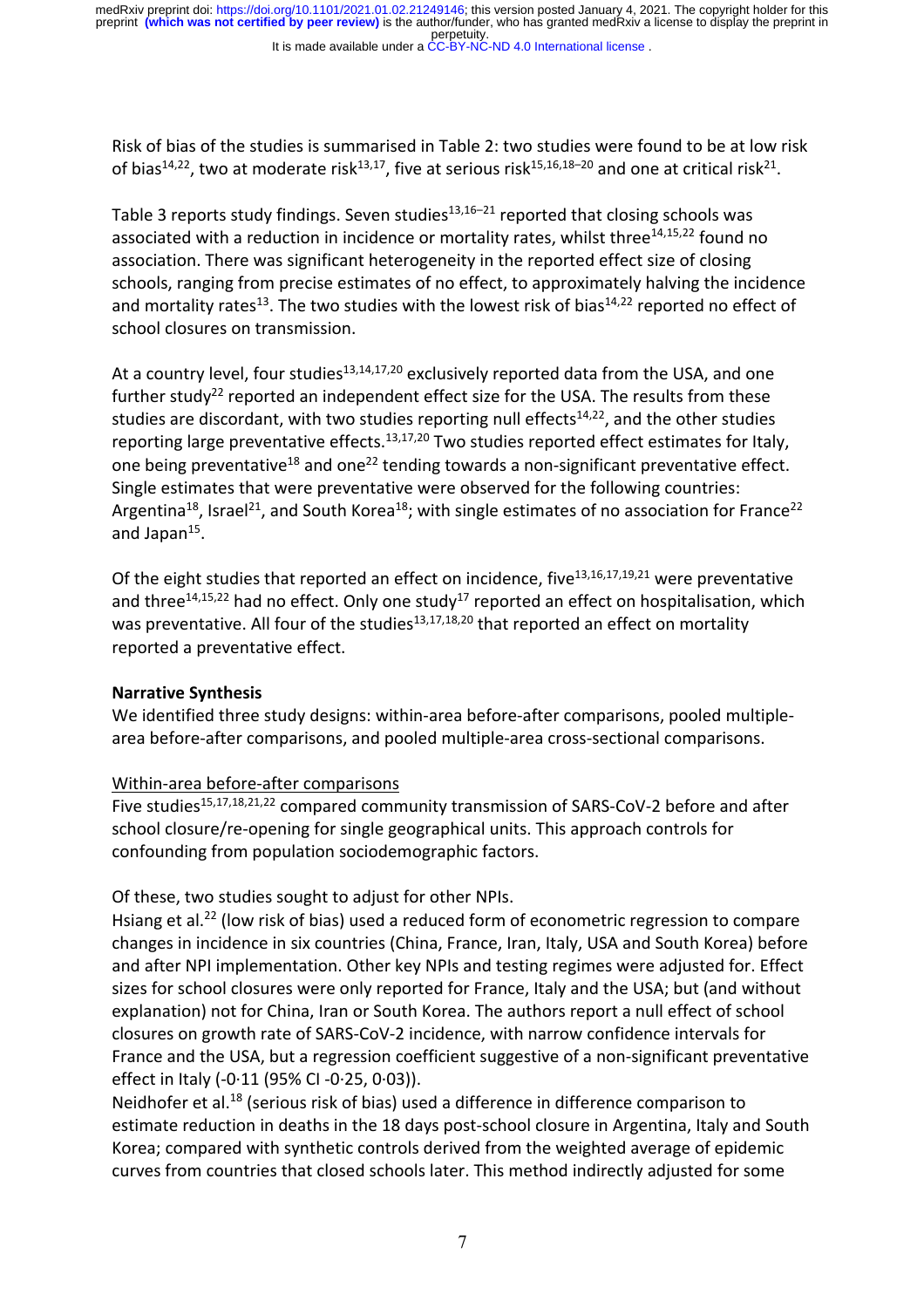It is made available under a CC-BY-NC-ND 4.0 International license.

confounders by selecting the most comparable countries with regards to both sociodemographic features and the number of SARS-CoV-2 deaths at the time of closure (Argentina 2, South Korea 22, Italy 80). The authors reported a 63%-90% reduction, 21%- 35% reduction, and 72%-96% reduction in the daily average COVID-19 deaths in Argentina, Italy and South Korea respectively. The small number of cumulative deaths in Argentina and South Korea at the start of the study period made reliable extrapolation of mortality trends to inform the control units unlikely.

The other three studies did not analytically adjust for other NPIs. Matzinger et al.<sup>17</sup> (moderate risk of bias) identified the three US states which introduced school closures first, and with a sufficient lag before implementing other measures to assess their specific impact. They plotted incidence rates on a  $log<sub>2</sub>$  scale and identified points of inflexion in the period after school closure. This assumes exponential growth in the absence of interventions, which may not have occurred given changes to testing regimes. The doubling time of new cases in Georgia slowed from 2·1 to 3·4 days one week after closing schools. Similar results were observed in Mississippi (1·4 to 3·4 days) and Tennessee (2·0 to 4·2 days). The authors also noted inflexion points for hospitalisations and mortality, although numerical changes were not reported. Tennessee showed a slowing in hospitalisations after one week, and deaths another week later; whereas Mississippi shows a slowing of both at the same time (after one week) – the authors do not comment on this discrepancy. Georgia lacked early hospitalisation data to make such a comparison. Iwata et al.15 (serious risk of bias) used time series analysis with Bayesian Inference to estimate the effects of school closures on SARS-CoV-2 incidence in Japan, reporting a null effect. Whilst growth in cases was observed during the study period, the number of cases remained low (<100 cases per day). Publicly available data<sup>24</sup> shows implementation of mass gathering bans occurred with school closures, and foreign travel bans were already in place. Stein-Zamir et al.<sup>21</sup> (critical risk of bias) reported an age-stratified epidemic curve of SARS-CoV-2 incidence in Jerusalem, with identification of the timing of school closures and reopenings. They show a large reduction in incidence starting one week after schools closed, with proportional reductions across all age groups; and a resurgence in case numbers around two weeks after schools were gradually re-opened, predominantly driven by younger age groups. There is no adjustment for other NPIs, though school closures were implemented alongside mass gathering bans and other social distancing rules; whilst school re-openings coincided with lifting hospitality and retail restrictions, and relaxing mass gathering bans<sup>25</sup>. Mass testing of a single secondary school was undertaken as part of an outbreak investigation, and the sharp increase in the number of new cases amongst young people is almost entirely accounted for by the cases identified by this.

# Pooled multiple-area before-after comparisons.

Three studies $13,14,20$  reported data on multiple geographical units, and then pooled the results into one unified estimate of effect using regression analysis.

One study had a low risk of bias and reported a null effect. Courtemanche et al.<sup>14</sup> used a fixed effects model (which accounts for inter-area sociodemographic differences) to estimate the effect of school closures on SARS-CoV-2 incidence in US counties. They adjusted for relevant NPIs and testing regime confounders, and reported a null effect of school closures on growth rate applying a lag of either 10 or 20 days.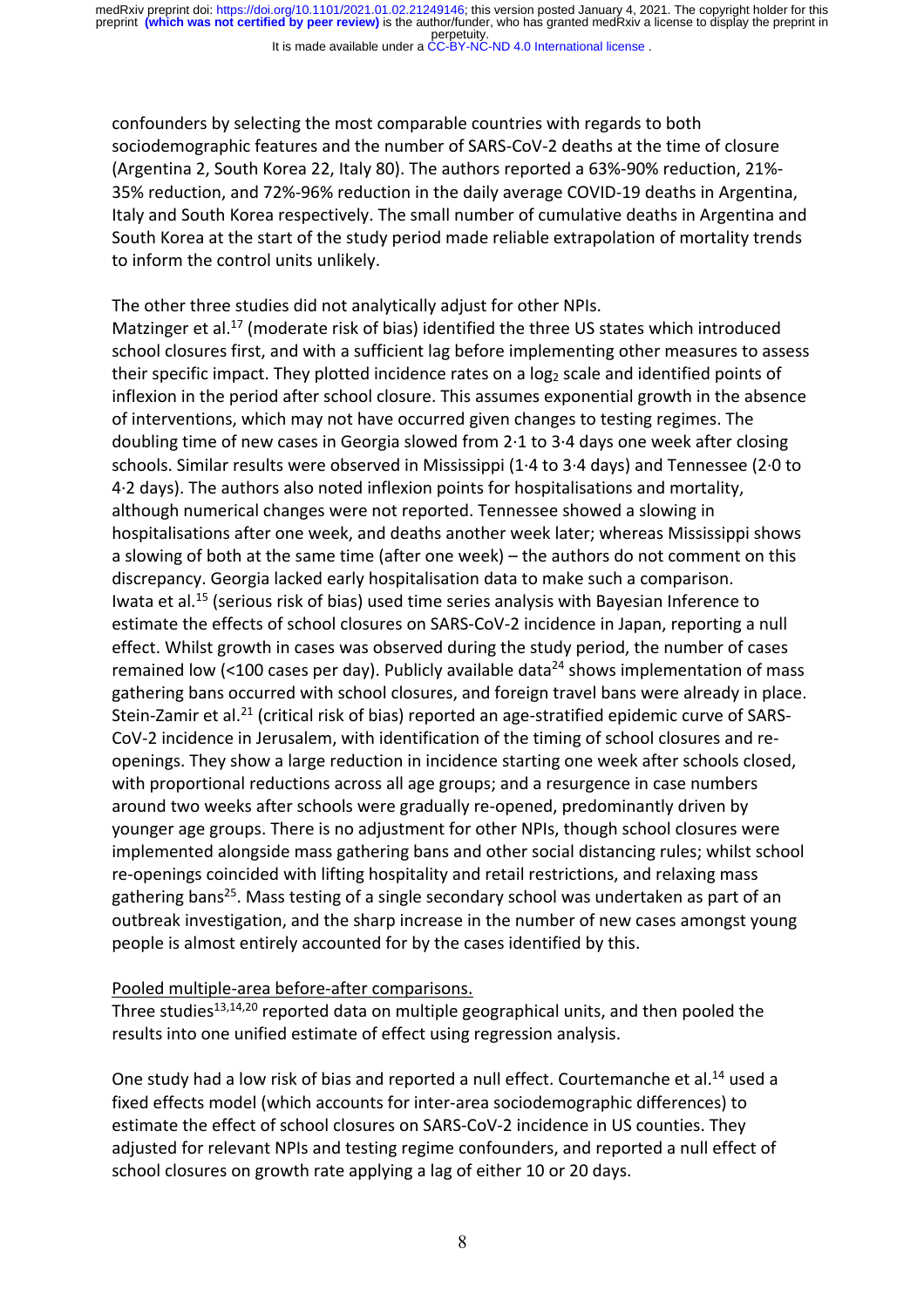It is made available under a CC-BY-NC-ND 4.0 International license.

Two studies had a higher risk of bias due to a lack of adjustment for confounding NPIs, and reported preventative effects.

Auger et al.<sup>13</sup> (moderate risk of bias) used interrupted time series analysis to calculate the rate of change in SARS-CoV-2 incidence and mortality in US states, and then used negative binomial regression to combine effect sizes into one pooled national estimate. Stepwise regression was used to build models, excluding covariates with P values >0·20, resulting in exclusion of several NPIs and testing regime data from their models. They estimated that school closures reduced incidence and mortality by c.60%.

Yehya et al.<sup>20</sup> (serious risk of bias) also used negative binomial regression to combine the observed effects in US states, with COVID-19 mortality as the outcome measure. Relevant sociodemographic differences between states were accounted for as confounders in the multivariable model. However, they did not adjust for the effect of other NPIs. They estimated that school closures reduced COVID-19-related deaths by 5% per day.

#### Pooled multiple-area cross-sectional comparisons

Two studies<sup>16,19</sup> considered countries from around the world in a cross-sectional design in which NPIs were considered as binary variables on a specific date: in place or not in place, and the cumulative incidence to that point was compared to the number of new cases of COVID-19 over a subsequent follow-up period; countries were then compared using regression analysis to elicit independent effect sizes for individual policies including school closures. This approach reduces bias from different testing regimes over time and between countries. However, the use of a single cut-off date for whether school closure was in place means that that the effects of long-standing and more recent school closures were pooled. Both studies reported preventative effects of school closures on SARS-CoV-2 incidence (Juni et al.<sup>16</sup>:23% relative reduction in the incidence rate, Wong et al.<sup>19</sup>: 50% relative reduction).

Juni et al.<sup>16</sup> (serious risk of bias) used an exposure cut-off date of 20 March 2020 with a tenday lag period and seven-day follow-up period. The authors adjusted for a comprehensive set of sociodemographic and geographical confounders (see Table 3) but did not adjust for the effect of other NPIs because they were implemented around the same time as school closures. Wong et al.19 (serious risk of bias) used a cut-off data of 31 March with a 14-day lag period and a 14-day follow-up period. The authors only adjusted for potential sociodemographic confounding from gross domestic product and population density. The authors did adjust for the presence of other NPIs using the Stringency Index, but this does not include relevant measures such as social distancing rules or mask wearing.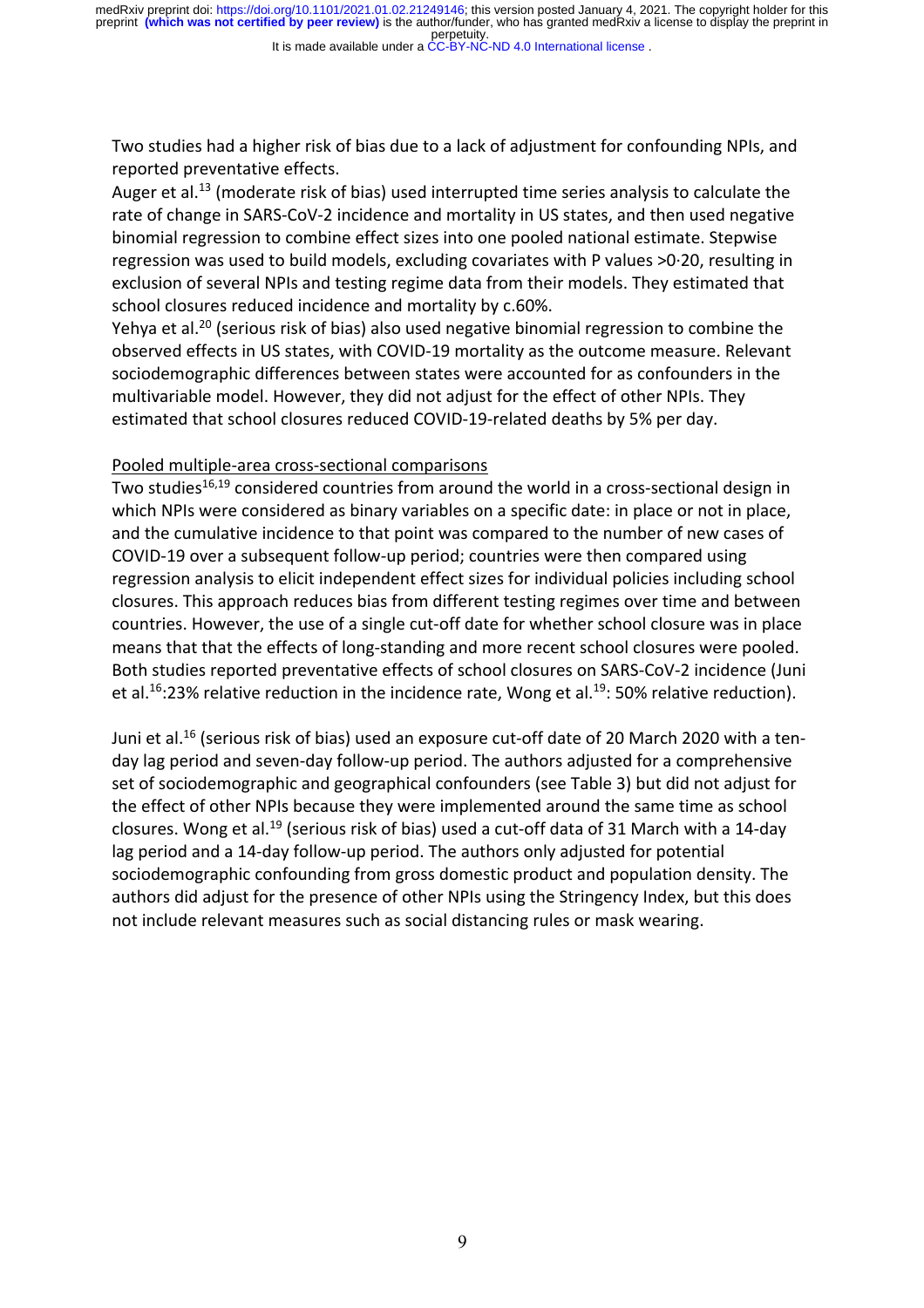It is made available under a CC-BY-NC-ND 4.0 International license.

# **Discussion**

We identified ten studies that provided a quantitative estimate of the impact of school closures on community transmission of SARS-CoV-2. The studies spanned a range of countries and were heterogenous in design. Findings ranged from no association to a 62% relative reduction in incidence and mortality rate<sup>13</sup>. The studies at lowest risk of bias reported no association<sup>14,22</sup> (figure 2), whilst those with a higher risk of bias generally reported preventative effects. An exception was a paper by Matzinger et al.<sup>17</sup> which focused on US states that implemented school closures first and without co-interventions, and reported a two-fold increase in the time for cases to double one week after school closures.

A major challenge with estimating the 'independent' effect of school closures is disentangling their effect from other NPIs occurring at the same time. Most studies tried to account for this, but it is unclear how effective these methods were. In direct correspondence one author reported that adjustment for other NPI was not possible due to clustering.16 Even where adjustment occurred there is a risk of residual confounding, which likely overestimated preventative associations; and collinearity (highly-correlated independent variables meaning that is impossible to estimate specific effects for each) which could bias results towards or away from the null. Four studies did not specifically seek to estimate an effect size for school closures, instead studying school closures as an example of NPIs. These studies may not have specified the model in an optimal way to estimate effects of school closures. The divergent results for the USA, highlight these problems and may suggest that methodological differences are an important cause in the variation of the findings.

The strength of this study is that it draws on empirical data from actual school closures during the COVID-19 pandemic and includes data from 146 countries. By necessity, we include observational rather than randomised controlled studies, as understandably no jurisdictions have undertaken such trials. We were unable to meta-analyse due to study heterogeneity. We were unable to examine differences between primary and secondary schools as no studies distinguished between them, despite the different transmission patterns for younger and older children.

The studies are not able to distinguish between the direct and indirect effect of school closures. Indirect effects might include parents staying at home (reducing workplace contacts), and the signalling effect that closing schools sends to the general population to be cautious and reduce social contacts. Whilst some studies reported effects on mortality, it was not always clear whether the specified timeframe was appropriate. Interventions affecting children would be expected to have a longer lag than other interventions: to allow time for impacts on infections in older adults and ultimately mortality. Data are also lacking from low-income countries, where sociocultural factors may produce different effects of school closures on transmission to high income settings, leaving a substantial gap in the evidence base.

Our estimates describe the impact of school closures policies early in the year. School reopening, with substantial infection prevention measures in place, may have a very different effect on community transmission. Where school re-openings have occurred but other NPIs have remained, less biased estimates of effect may be possible. Data from school holidays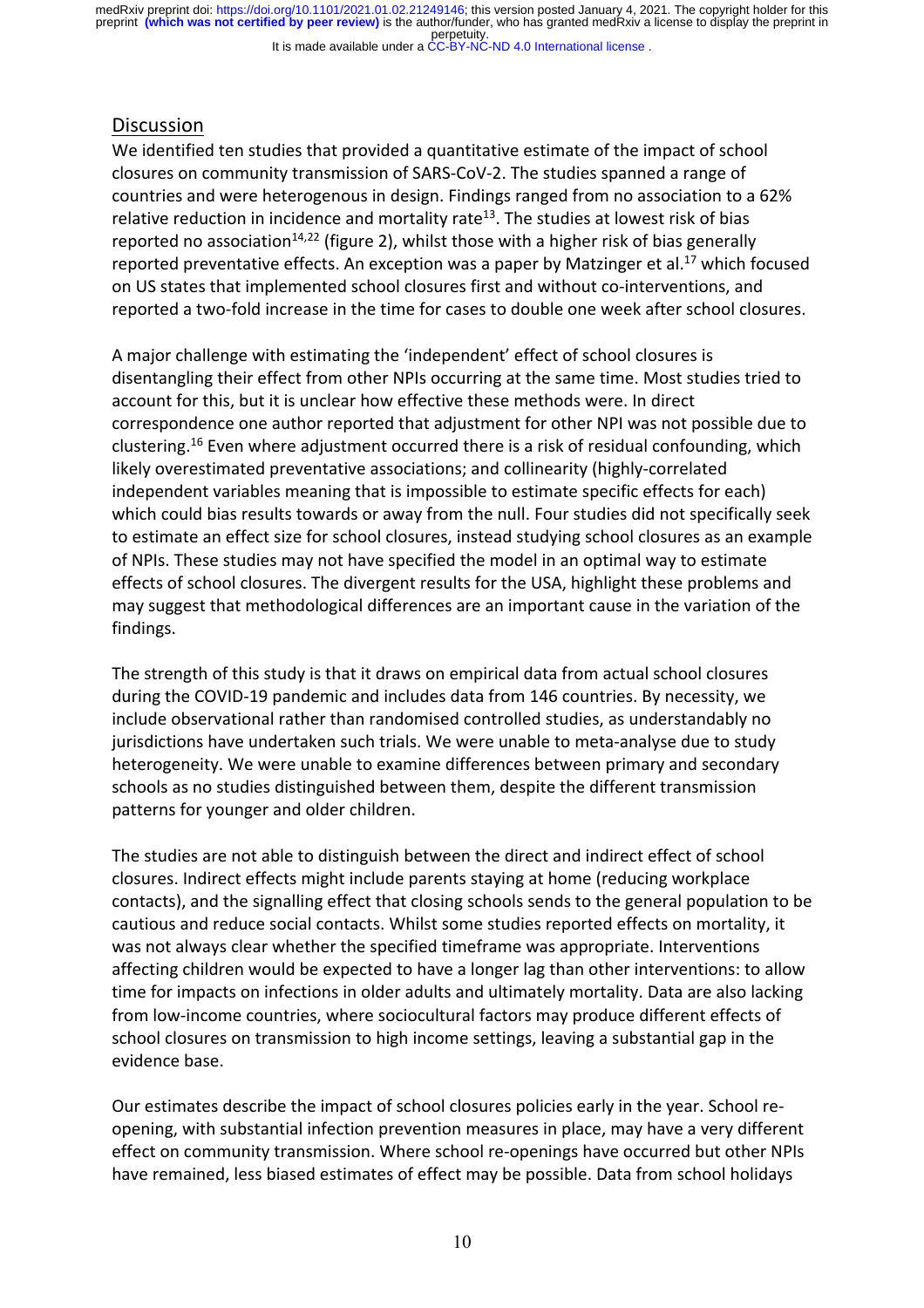It is made available under a CC-BY-NC-ND 4.0 International license. perpetuity. preprint **(which was not certified by peer review)** is the author/funder, who has granted medRxiv a license to display the preprint in medRxiv preprint doi: https://doi.org/10.1101/2021.01.02.21249146; this version posted January 4, 2021. The copyright holder for this

should also be considered for future high-quality natural experiment studies. In addition, none of the included studies used mobility or genomic sequencing of viral strains which may have allowed for a mechanistic understanding of how school closures effect community transmission patterns.

The variability in findings from our included studies are likely to reflect issues with study design. However, this may also suggest that there is no single effect of school closures on community transmission and that contextual factors may modify the impact of closures in different countries and over time. If the purpose of school closures is reduction in social contacts among children, the level of social mixing between children that occurs outside school once schools are closed is likely to be a key determinant of their effect at reducing community transmission . This will be influenced by other NPIs, and other key contextual factors including background prevalence of infection, age of children affected, as well as sociodemographic and cultural factors.

Different countries have adopted different approaches to controlling COVID-19. In the first wave of the pandemic school closures were common, and in some places one of the first major social distancing measures used. In contrast, the UK Government's strategy for managing the second wave has prioritised keeping educational institutions open. With such varied findings and quality of evidence on the effect of school closures on limiting community transmission of SARS-CoV-2, and given the harmful effects of school closures<sup>3,4</sup>, policymakers and governments need to take a measured approach before implementing school closures in response to rising infection rates.Other evidence, such as the harms of school closures and transmission patterns in children should be considered alongside the evidence presented here when making decisions about school closures. Less damaging measures such as effective test, trace and isolate regimes in schools, as well as enhanced hygiene and social distancing measures should be considered as alternatives to school closures. This work also underscores the need for a robust and systematic approaches to the evaluation of all interventions deployed in a pandemic, not just those readily amenable to randomisation.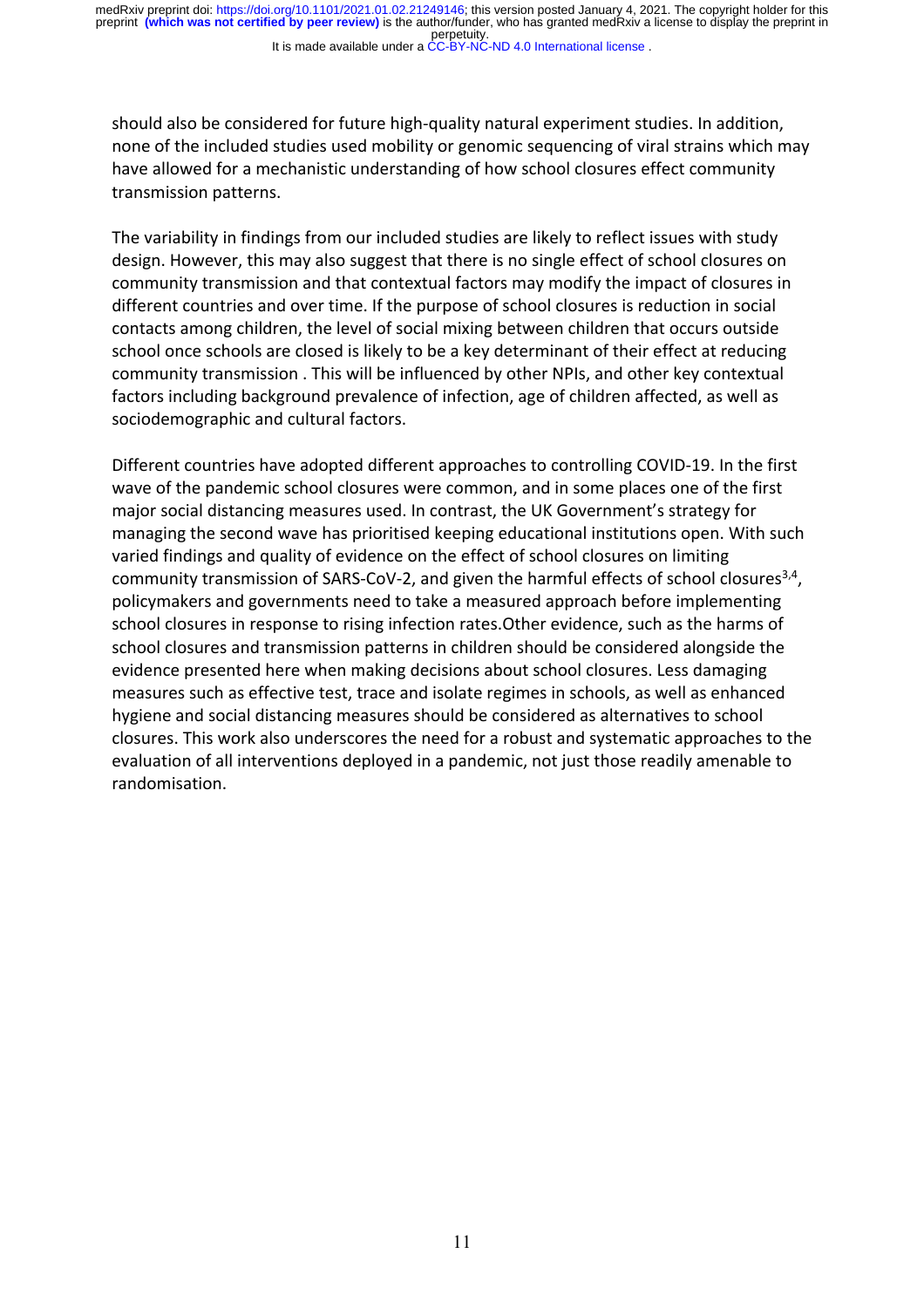#### It is made available under a CC-BY-NC-ND 4.0 International license.

# Acknowledgements

# **Author Contributions:**

SW, CW, CBo, RV and OM designed the review protocol. SW, AC, SR and VB screened articles for inclusion, assessed risk of bias, and performed data extraction. SW and OM drafted the manuscript. All authors commented on the final manuscript.

# **Role of the funding source**

There is no direct funding for this study. The funding bodies who support the researchers involved in this work had no role in study design, data collection, data analysis, data interpretation, or writing the report. The corresponding author had full access to all the data in the study and had final responsibility for the decision to submit for publication.

## **Declaration of interests**

The authors declare no conflicts of interest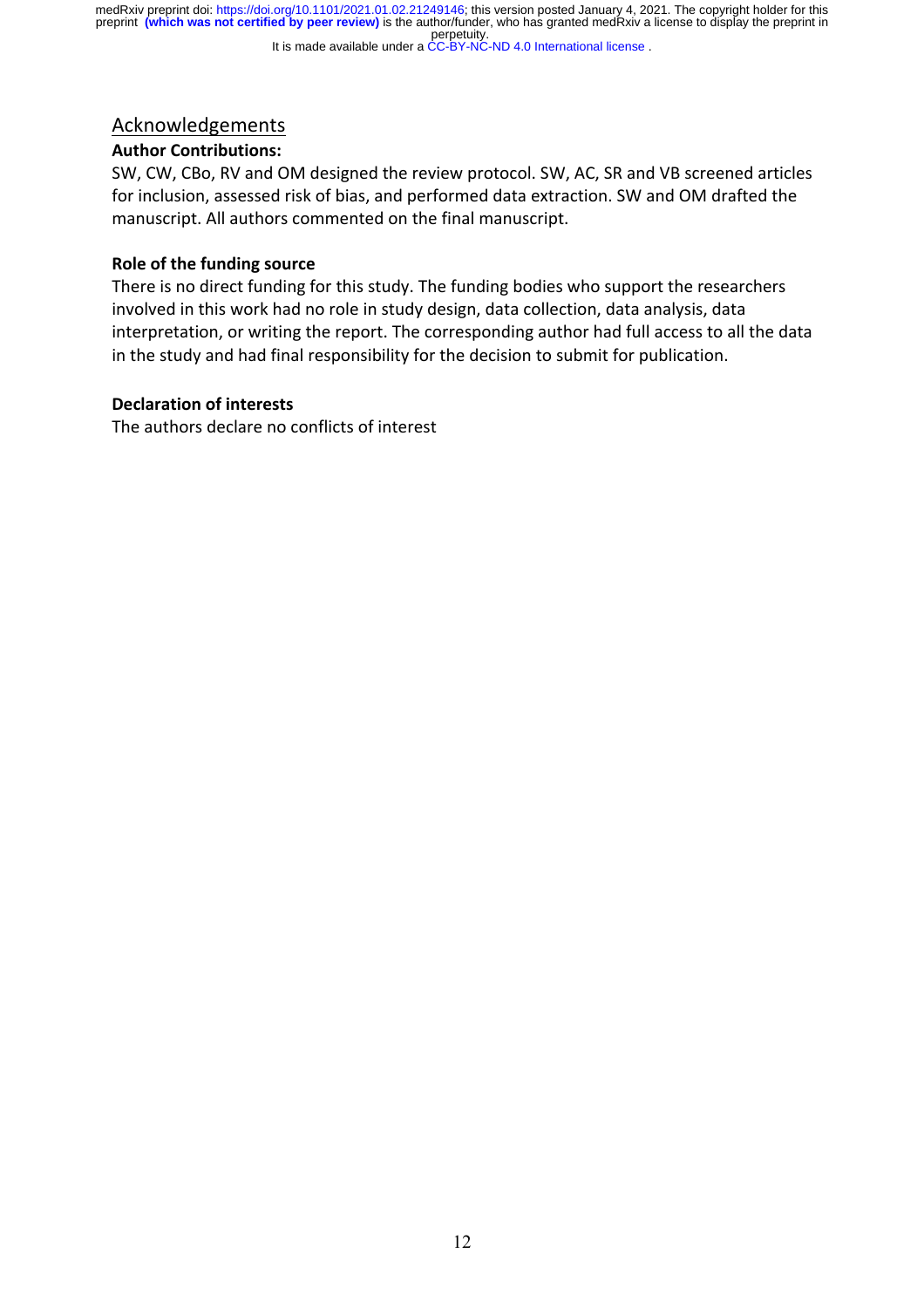#### It is made available under a CC-BY-NC-ND 4.0 International license.

# References

- 1 Viner RM, Russell SJ, Croker H, *et al.* School closure and management practices during coronavirus outbreaks including COVID-19: a rapid systematic review. *Lancet Child Adolesc Heal* 2020; **4**: 397–404.
- 2 UNESCO. Global monitring of school closures caused by COVID-19. Educ. Disrupt. to Recover. 2020. https://en.unesco.org/covid19/educationresponse%0Ahttps://en.unesco.org/themes /education-emergencies/coronavirus-school-closures (accessed Dec 18, 2020).
- 3 UNESCO. Adverse consequences of school closures. 2020. https://en.unesco.org/covid19/educationresponse/consequences (accessed Dec 18, 2020).
- 4 Lee J. Features Mental health effects of school closures during COVID-19. *LANCET CHILD Adolesc Heal* 2020; **4**: 421.
- 5 Panovska-Griffiths J, Kerr CC, Stuart RM, *et al.* Determining the optimal strategy for reopening schools, the impact of test and trace interventions, and the risk of occurrence of a second COVID-19 epidemic wave in the UK: a modelling study. *Lancet Child Adolesc Heal* 2020; published online Aug. DOI:10.1016/S2352-4642(20)30250-9.
- 6 Bayham J, Fenichel EP. Impact of school closures for COVID-19 on the US health-care workforce and net mortality: a modelling study. *Lancet Public Heal* 2020; **5**: e271–8.
- 7 Davies NG, Kucharski AJ, Eggo RM, Gimma A, Edmunds WJ. Effects of nonpharmaceutical interventions on COVID-19 cases, deaths, and demand for hospital services in the UK: a modelling study. *Lancet Public Heal* 2020; **5**: e375–85.
- 8 ECDC. COVID-19 in children and the role of school settings in COVID-19 transmission. Stockholm, 2020 https://www.ecdc.europa.eu/en/publications-data/children-andschool-settings-covid-19-transmission#no-link.
- 9 Ismail SA, Saliba V, Lopez Bernal J, Ramsay ME, Ladhani SN. SARS-CoV-2 infection and transmission in educational settings: a prospective, cross-sectional analysis of infection clusters and outbreaks in England. *Lancet Infect Dis* 2020; published online Dec 18. DOI:10.1016/S1473-3099(20)30882-3.
- 10 Scientific Advisory Group for Emergencies. Update on children, schools and transmission - 4 November 2020. 2020.
- 11 Ouzzani M, Hammady H, Fedorowicz Z, Elmagarmid A. Rayyan---a web and mobile app for systematic reviews. *Syst Rev* 2016; **5**: 210.
- 12 Sterne JAC, Hernán MA, Reeves BC, *et al.* ROBINS-I: a tool for assessing risk of bias in non-randomised studies of interventions. *BMJ* 2016; **355**. DOI:10.1136/bmj.i4919.
- 13 Auger KA, Shah SS, Richardson T, *et al.* Association Between Statewide School Closure and COVID-19 Incidence and Mortality in the US. *JAMA* 2020; **324**: 859–70.
- 14 Courtemanche C, Garuccio J, Le A, Pinkston J, Yelowitz A. Strong Social Distancing Measures In The United States Reduced The COVID-19 Growth Rate. *Health Aff (Millwood)* 2020; **39**: 1237–46.
- 15 Iwata K, Doi A, Miyakoshi C. Was school closure effective in mitigating coronavirus disease 2019 (COVID-19)? Time series analysis using Bayesian inference. *Int J Infect Dis IJID Off Publ Int Soc Infect Dis* 2020; **99**: 57–61.
- 16 Jüni P, Rothenbühler M, Bobos P, *et al.* Impact of climate and public health interventions on the COVID-19 pandemic: a prospective cohort study. *C Can Med Assoc J = J l'Association medicale Can* 2020; **192**: E566–73.
- 17 Matzinger P, Skinner J. Strong impact of closing schools, closing bars and wearing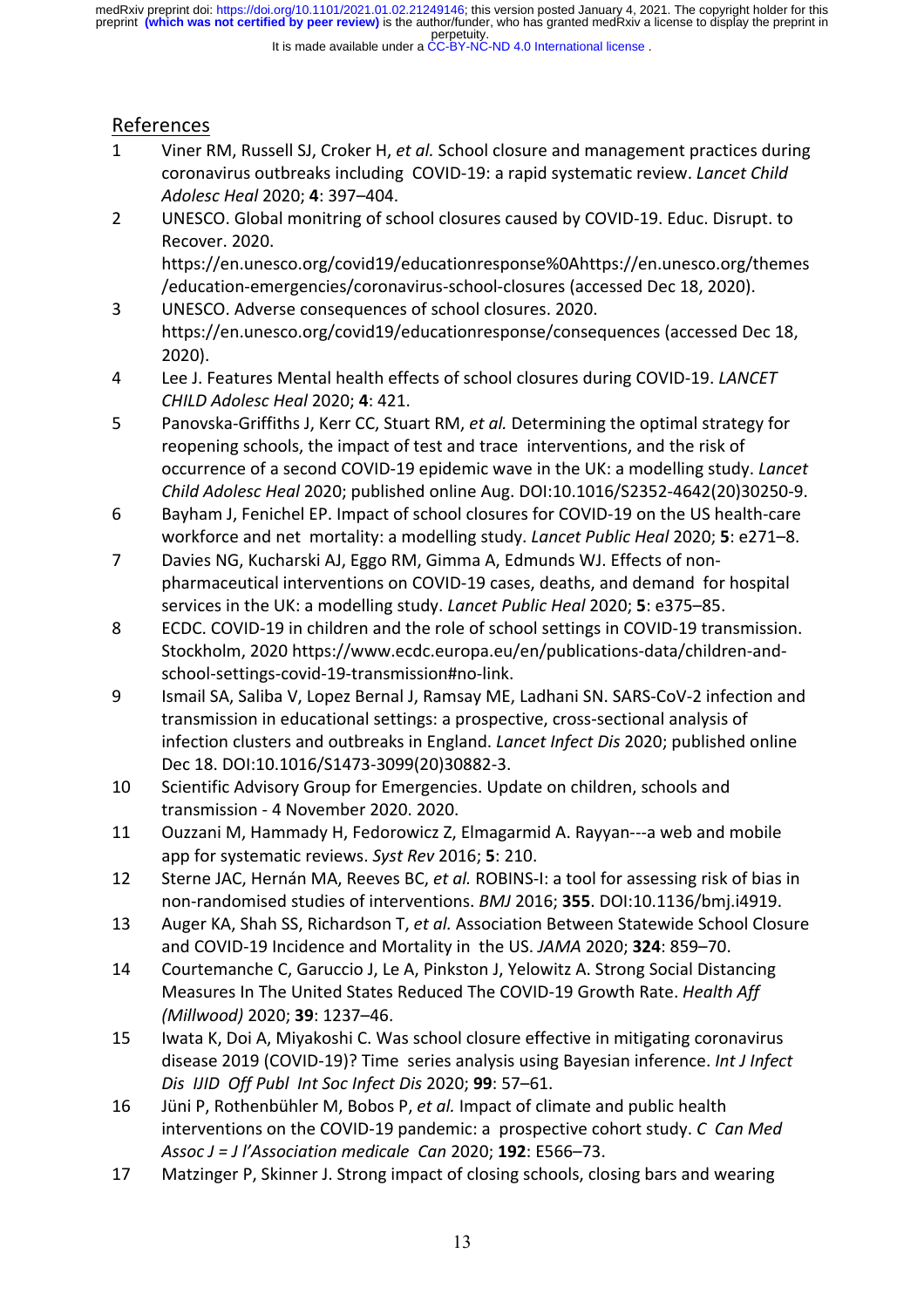It is made available under a CC-BY-NC-ND 4.0 International license.

masks during the Covid-19 pandemic: results from a simple and revealing analysis. medRxiv Prepr. Serv. Heal. Sci. 2020; published online Sept. DOI:10.1101/2020.09.26.20202457.

- 18 Neidhofer C, Neidhofer G. The effectiveness of school closures and other prelockdown COVID-19 mitigation strategies in Argentina, Italy, and South Korea. *ZEW Discuss Pap* 2020. https://pesquisa.bvsalud.org/portal/resource/en/mdl-20203403367.
- 19 Wong MC, Huang J, Teoh J, Wong SH. Evaluation on different non-pharmaceutical interventions during COVID-19 pandemic: An analysis of 139 countries. J. Infect. 2020; **81**: e70–1.
- 20 Yehya N, Venkataramani A, Harhay MO. Statewide Interventions and Covid-19 Mortality in the United States: An Observational Study. *Clin Infect Dis an Off Publ Infect Dis Soc Am* 2020; published online July. DOI:10.1093/cid/ciaa923.
- 21 Stein-Zamir C, Abramson N, Shoob H, *et al.* A large COVID-19 outbreak in a high school 10 days after schools' reopening, Israel, May 2020. *Eurosurveillance* 2020; **25**. DOI:10.2807/1560-7917.ES.2020.25.29.2001352.
- 22 Hsiang S, Allen D, Annan-Phan S, *et al.* The effect of large-scale anti-contagion policies on the COVID-19 pandemic. *Nature* 2020; **584**: 262–7.
- 23 Li Q, Guan X, Wu P, *et al.* Early Transmission Dynamics in Wuhan, China, of Novel Coronavirus–Infected Pneumonia. *N Engl J Med* 2020; : NEJMoa2001316.
- 24 Wikipedia. COVID-19 Pandemic in Japan. 2020. https://en.wikipedia.org/wiki/COVID-19 pandemic in Japan (accessed Dec 22, 2020).
- 25 Steinman. COVID-19 and autism. *Med Hypotheses* 2020; **138**: 109797.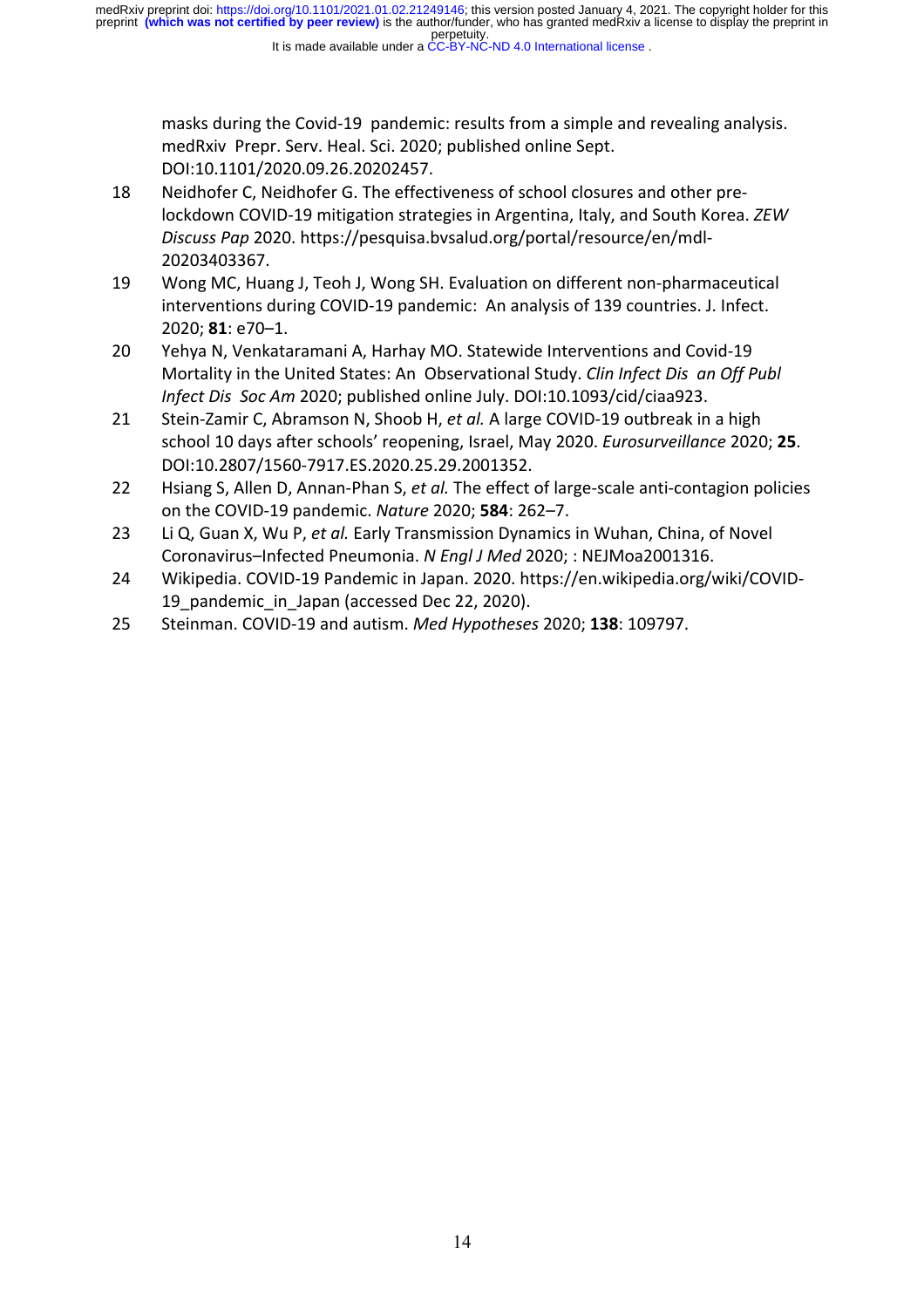| Author, Year<br><b>Title</b>                                                                                                                                            | Country                              | <b>Study</b><br>Design                                     | <b>Study Period</b>                                                                                                  | <b>Setting Type</b>                               | <b>Unit of Exposure</b>                                                  | Confounders/Co-<br><b>Interventions</b><br><b>Adjusted For</b>                                                                                                                                  | <b>Other NPI</b><br><b>Measures</b> | <b>Analysis Type</b>                                                                                                                                       |
|-------------------------------------------------------------------------------------------------------------------------------------------------------------------------|--------------------------------------|------------------------------------------------------------|----------------------------------------------------------------------------------------------------------------------|---------------------------------------------------|--------------------------------------------------------------------------|-------------------------------------------------------------------------------------------------------------------------------------------------------------------------------------------------|-------------------------------------|------------------------------------------------------------------------------------------------------------------------------------------------------------|
| (i)                                                                                                                                                                     | Within-area before-after comparisons |                                                            |                                                                                                                      |                                                   |                                                                          |                                                                                                                                                                                                 |                                     |                                                                                                                                                            |
| <b>Hsiang, 2020</b><br>The effect of<br>large-scale anti-<br>contagion<br>policies on the<br>COVID-19<br>pandemic                                                       | Italy,<br>France,<br><b>USA</b>      | Within-<br>area<br>before-<br>after<br>comparison<br>study | Study period:<br>$25/02/20 -$<br>06/04/20<br>Exposure date:<br>Varied by<br>country<br>Lag period:<br>No lag applied | Not specified                                     | Provincial/Regional<br>level (Italy and<br>France), State level<br>(USA) | Other NPIs (travel ban<br>and quarantine, work<br>from home order, no<br>social gatherings,<br>social distancing rules,<br>business and religious<br>closures, home<br>isolation), test regimes | Variable                            | Reduced-form<br>econometric<br>(regression)<br>analysis to<br>estimate the effect<br>of school closures<br>on the continuous<br>growth rate (log<br>scale) |
| Iwata, 2020<br>Was school<br>closure effective<br>in mitigating<br>coronavirus<br>disease 2019<br>(COVID-19)?<br>Time series<br>analysis using<br>Bayesian<br>inference | Japan                                | Within-<br>area<br>before-<br>after<br>comparison<br>study | Study period:<br>$27/01/20 -$<br>31/03/20<br>Exposure date:<br>29/02/20<br>Lag period:<br>9 days                     | Primary and<br>secondary<br>schools<br>(age 6-18) | Country                                                                  | None specified                                                                                                                                                                                  | None<br>specified                   | Time series<br>analysis using<br>Bayesian inference<br>to estimate effect<br>of school closures<br>on the incidence<br>rate of COVID-19                    |

Table 1: Characteristics of included studies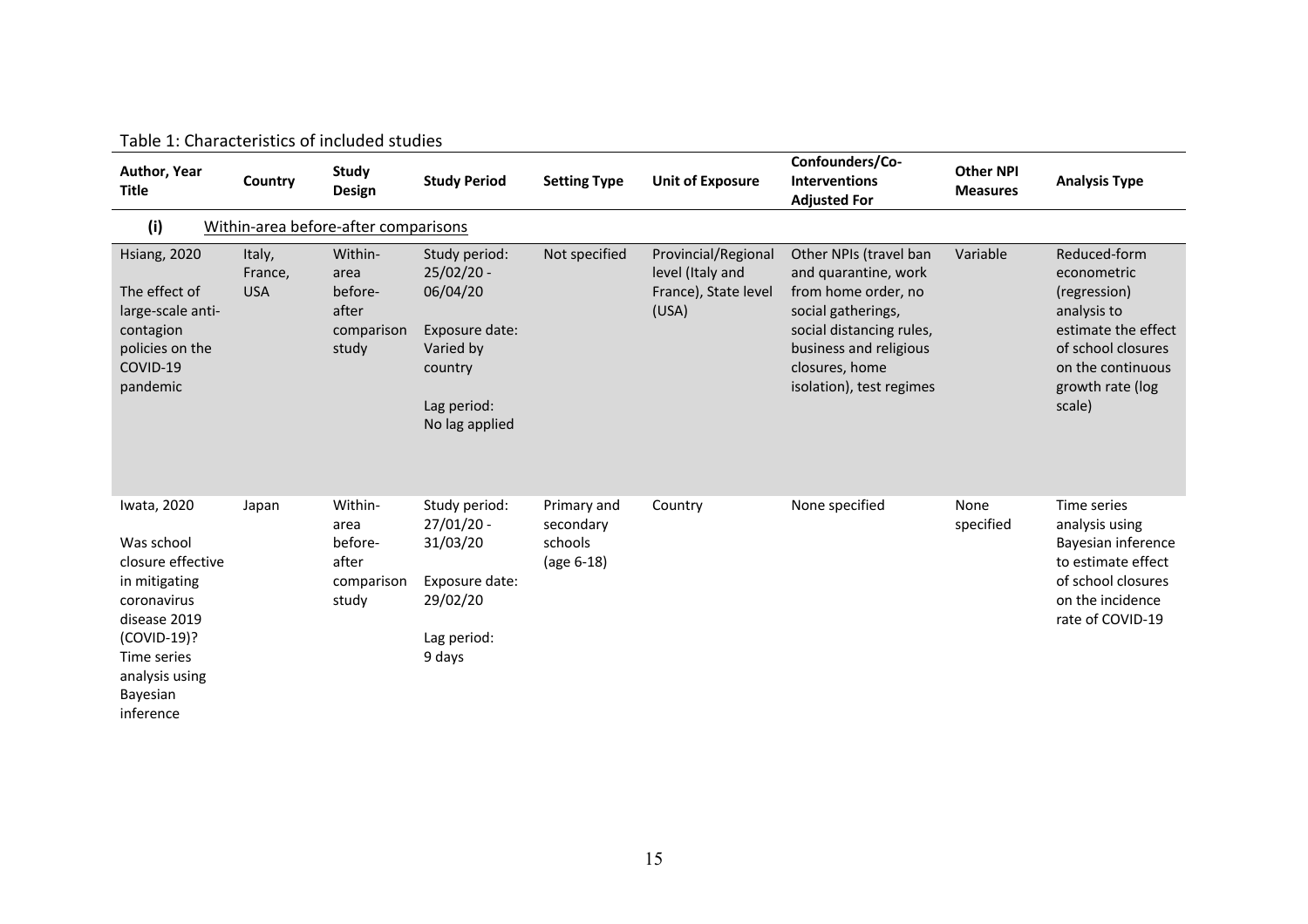| Matzinger, 2020<br>Strong impact of<br>closing schools,<br>closing bars and<br>wearing masks<br>during the<br>COVID-19<br>pandemic:<br>results from a<br>simple and<br>revealing<br>analysis | <b>USA</b>                                 | Within-<br>area<br>before-<br>after<br>comparison<br>study | Study period:<br>$06/03/20 -$<br>01/05/20<br>Exposure date:<br>Georgia:<br>14/03/20<br>Tennessee:<br>14/03/20<br>Mississippi:<br>06/03/20<br>Lag period:<br>Under<br>investigation | Primary and<br>secondary<br>schools<br>(aged 5-18) | <b>US State</b> | None specified                                                                                                                                                                                                                                                                                                                                                                                                                                             | None<br>specified                                                                                                                                                                                                                                      | Calculated changes<br>to the doubling<br>time of new cases,<br>hospitalisations<br>and deaths by<br>plotting log2 of<br>cases,<br>hospitalisations<br>and deaths against<br>time, and using<br>segmented<br>regression to<br>analyse changes in<br>the trends in<br>response to NPI<br>implementation. |
|----------------------------------------------------------------------------------------------------------------------------------------------------------------------------------------------|--------------------------------------------|------------------------------------------------------------|------------------------------------------------------------------------------------------------------------------------------------------------------------------------------------|----------------------------------------------------|-----------------|------------------------------------------------------------------------------------------------------------------------------------------------------------------------------------------------------------------------------------------------------------------------------------------------------------------------------------------------------------------------------------------------------------------------------------------------------------|--------------------------------------------------------------------------------------------------------------------------------------------------------------------------------------------------------------------------------------------------------|--------------------------------------------------------------------------------------------------------------------------------------------------------------------------------------------------------------------------------------------------------------------------------------------------------|
| Neidhofer, 2020<br><b>The</b><br>Effectiveness of<br><b>School Closures</b><br>and Other Pre-<br>Lockdown<br>COVID-19<br>Mitigation<br>Strategies in<br>Argentina, Italy,<br>and South Korea | Argentina,<br>Italy, and<br>South<br>Korea | Within-<br>area<br>before-<br>after<br>comparison<br>study | Study period:<br>Not specified<br>Exposure date:<br>Italy 04/03/20<br>Argentina<br>16/03/20<br>South Korea not<br>specified<br>Lag Period:<br>15 days                              | Not specified                                      | Country         | Indirectly adjusted for<br>in derivation of<br>counterfactual, based<br>on most comparable<br>countries for:<br>population size and<br>density, median age, %<br>aged ≥65, GDP per<br>capita, hospital beds<br>per 100,000<br>inhabitants, public<br>health expenditures,<br>average number of<br>reported COVID-19<br>deaths before day<br>zero, growth rate of<br>reported COVID-19<br>cases with respect to<br>the day before, and<br>mobility patterns | All <sub>3</sub><br>countries:<br>banning of<br>public<br>events,<br>restriction of<br>international<br>flights,<br>contact<br>tracing,<br>public<br>information<br>campaigns.<br>Other<br><i>interventions</i><br>in place in<br>each<br>country, but | Difference in<br>difference<br>comparison to a<br>synthetic control<br>unit (derived from<br>the weighted<br>average of the<br>epidemic curves<br>from comparable<br>countries that<br>closed schools<br>later), to estimate<br>the % reduction in<br>deaths in the 18<br>days post-school<br>closure  |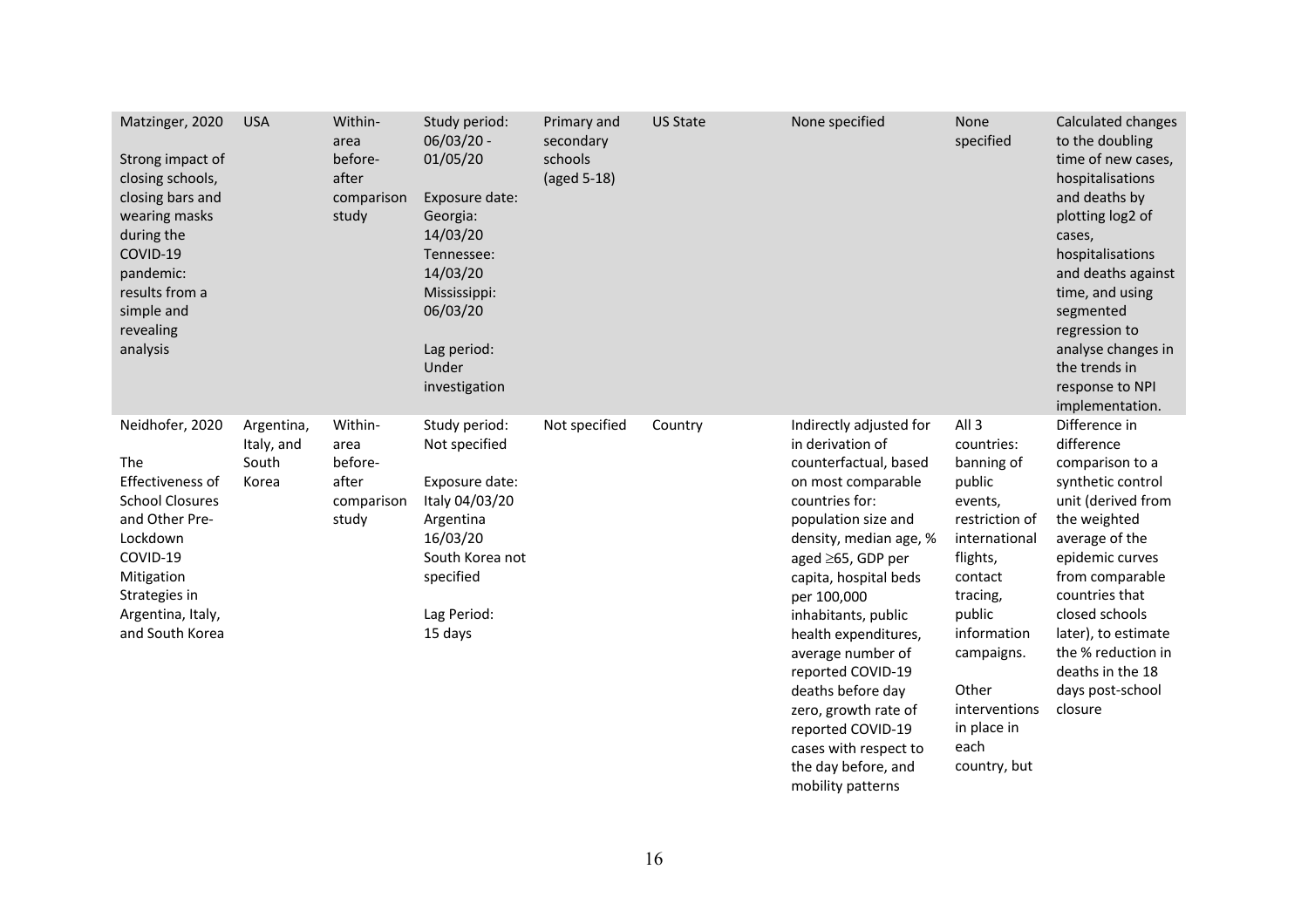|                                                                                                                                          |        |                                                            |                                                                                                                                                                                       |                                                                                                               |                   | retrieved from Google<br><b>Mobility Reports</b> | unclear<br>which  |                                                                                                                              |
|------------------------------------------------------------------------------------------------------------------------------------------|--------|------------------------------------------------------------|---------------------------------------------------------------------------------------------------------------------------------------------------------------------------------------|---------------------------------------------------------------------------------------------------------------|-------------------|--------------------------------------------------|-------------------|------------------------------------------------------------------------------------------------------------------------------|
| Stein-Zamir,<br>2020<br>A large COVID-<br>19 outbreak in a<br>high school 10<br>days after<br>schools'<br>reopening,<br>Israel, May 2020 | Israel | Within-<br>area<br>before-<br>after<br>comparison<br>study | Study period:<br>$23/02/20 -$<br>14/06/20<br>Schools closed:<br>13/03/20<br>Schools<br>gradually<br>reopened<br>between:<br>03/05/20-<br>18/05/20<br>Outbreak<br>started:<br>26/05/20 | All schools<br>closed.<br>Kindergartens,<br>grades 1-3<br>and 11-12<br>reopened<br>first, then all<br>classes | Jerusalem, Israel | None specified                                   | None<br>specified | Presentation of an<br>age-stratified<br>epidemic curve<br>showing confirmed<br>cases of COVID-19<br>in Jerusalem, by<br>date |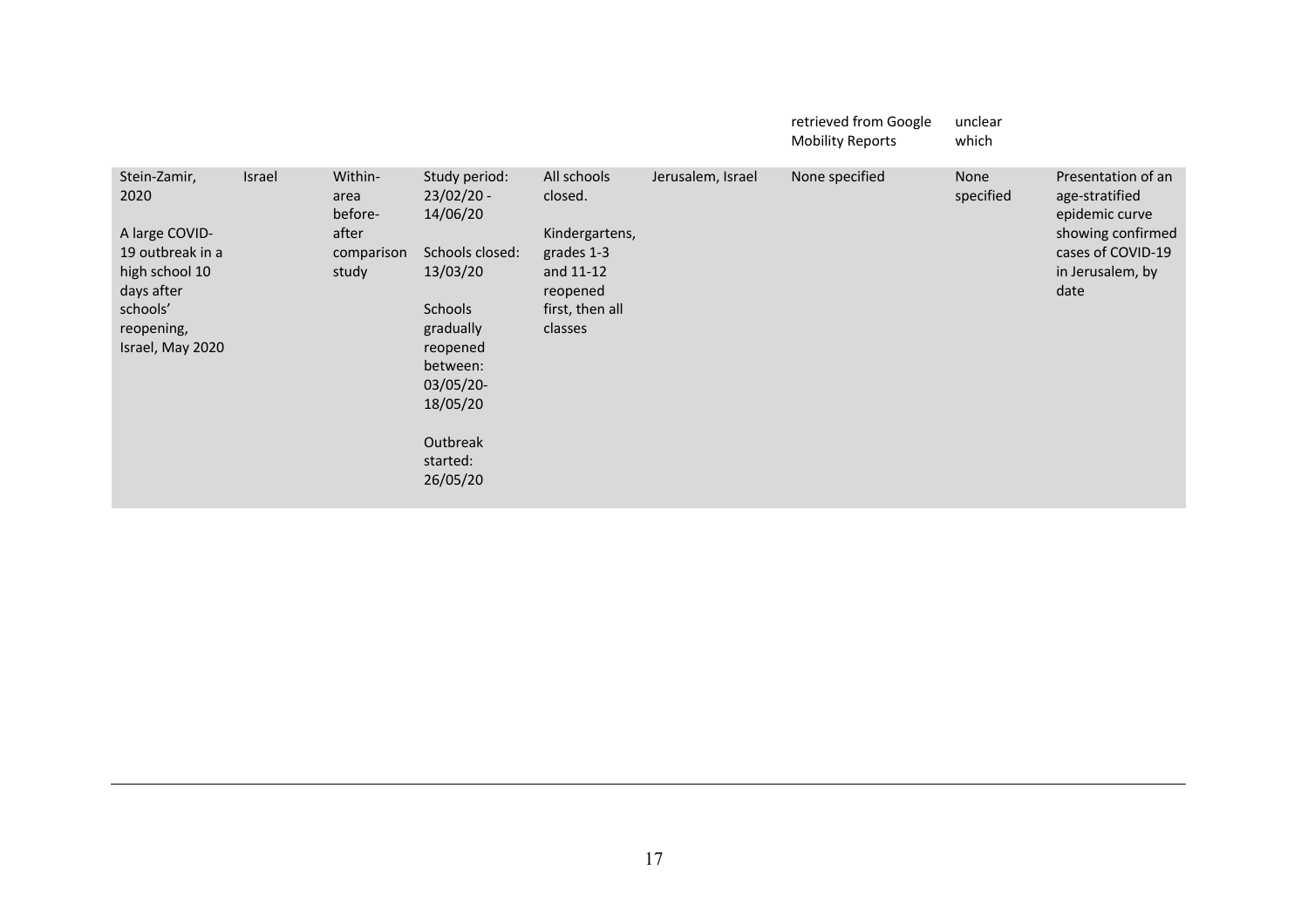| (ii)                                                                                                                               | Pooled multiple-area before-after comparisons |                                                                        |                                                                                                                                                                                                 |                                                    |                 |                                                                                                                                                                                                                                                                                                                                                                                                                                                                                                                                                                                                                                    |          |                                                                                                                                                                                                   |
|------------------------------------------------------------------------------------------------------------------------------------|-----------------------------------------------|------------------------------------------------------------------------|-------------------------------------------------------------------------------------------------------------------------------------------------------------------------------------------------|----------------------------------------------------|-----------------|------------------------------------------------------------------------------------------------------------------------------------------------------------------------------------------------------------------------------------------------------------------------------------------------------------------------------------------------------------------------------------------------------------------------------------------------------------------------------------------------------------------------------------------------------------------------------------------------------------------------------------|----------|---------------------------------------------------------------------------------------------------------------------------------------------------------------------------------------------------|
| Auger, 2020<br>Association<br>Between State-<br>wide School<br>Closure and<br>COVID-19<br>Incidence and<br>Mortality in the<br>US. | <b>USA</b>                                    | Pooled<br>multiple-<br>area<br>before-<br>after<br>comparison<br>study | Study period:<br>09/03/20 -<br>07/05/20<br>Exposure date:<br>$13/03/20 -$<br>23/03/20<br>Lag for<br>incidence:<br>16 days (IQR<br>$10-21)$<br>Lag for<br>mortality:<br>26 days (IQR<br>$20-33)$ | Primary and<br>secondary<br>schools<br>(aged 5-18) | <b>US State</b> | Included in both<br>analyses<br>Cumulative COVID-19<br>cases pre-school<br>closure. % of<br>population under 15,<br>% of population over<br>65, % nursing home<br>residents, social<br>vulnerability index,<br>and population<br>density.<br>Incidence only<br>NPIs pre-school<br>closure (restaurant<br>closure, stay-at-home<br>orders). NPIs post-<br>school closure (stay-at-<br>home orders). Testing<br>rate pre- and post-<br>school closure.<br>Mortality only<br>NPIs pre-school<br>closure (restaurant<br>closure, mass<br>gathering ban, stay-at-<br>home orders). NPIs<br>post-school closure<br>(restaurant closures, | Variable | Negative binomial<br>regression to<br>estimate effect of<br>school closures on<br>the changes in<br>incidence and<br>mortality rates, as<br>calculated by<br>interrupted time<br>series analysis. |
|                                                                                                                                    |                                               |                                                                        |                                                                                                                                                                                                 |                                                    |                 | stay-at-home orders).                                                                                                                                                                                                                                                                                                                                                                                                                                                                                                                                                                                                              |          |                                                                                                                                                                                                   |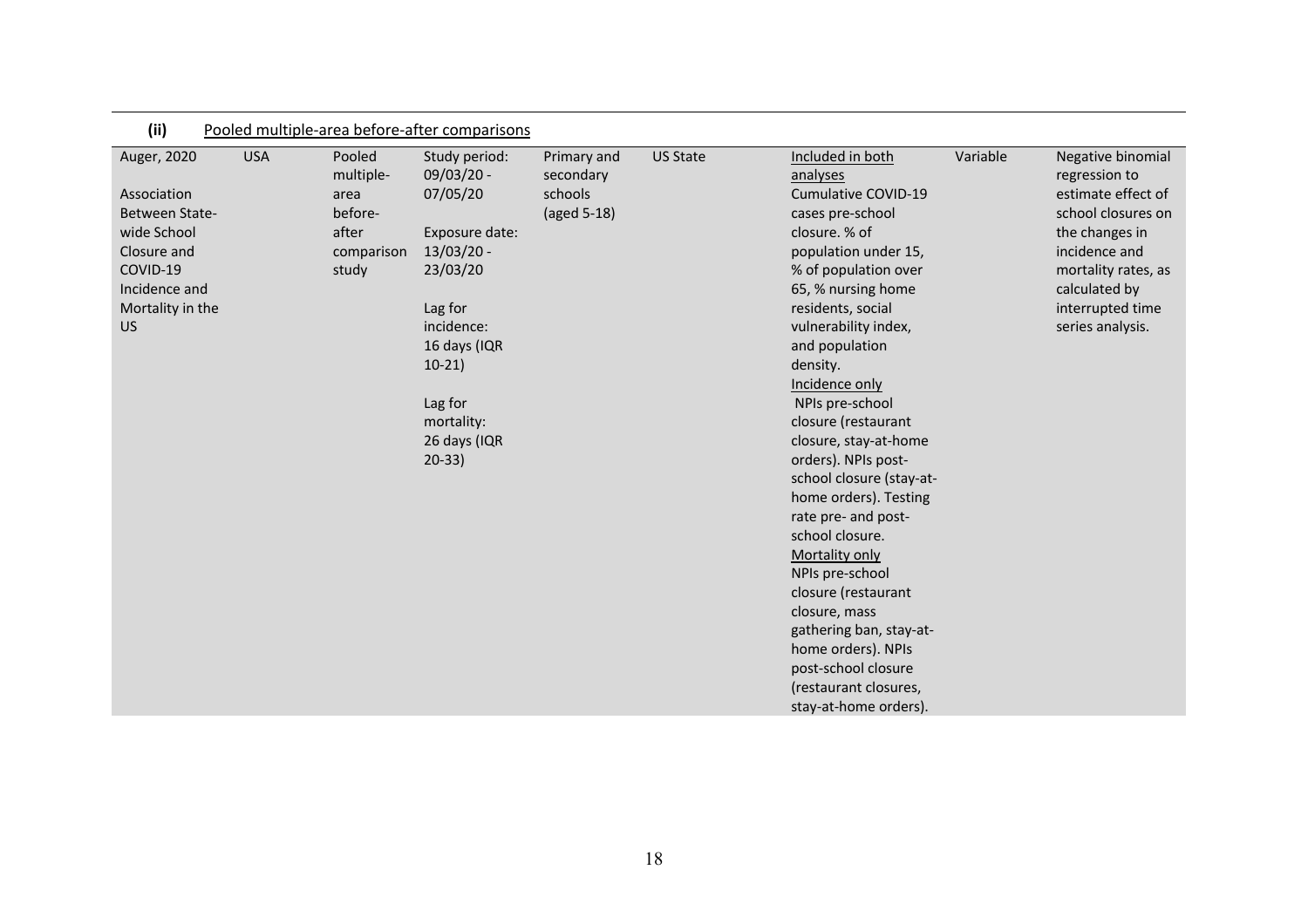| Courtemanche,<br>2020<br><b>Strong Social</b><br><b>Distancing</b><br>Measures In The<br><b>United States</b><br><b>Reduced The</b><br>COVID-19<br>Growth Rate | <b>USA</b> | Pooled<br>multiple-<br>area<br>before-<br>after<br>comparison<br>study | Study period:<br>$01/03/20 -$<br>27/04/20<br>Exposure date:<br>Variable,<br>generally mid-<br>March<br>Lag period:<br>10 and 20 days                                                               | Not specified                                      | US counties, or<br>county equivalents | Other NPIs (stay at<br>home orders,<br>hospitality closure,<br>limiting gathering size),<br>total daily tests done<br>in that state         | Variable | Fixed effects<br>regression to<br>estimate the effect<br>of school closure<br>on the growth rate<br>of cases (%<br>change)                               |
|----------------------------------------------------------------------------------------------------------------------------------------------------------------|------------|------------------------------------------------------------------------|----------------------------------------------------------------------------------------------------------------------------------------------------------------------------------------------------|----------------------------------------------------|---------------------------------------|---------------------------------------------------------------------------------------------------------------------------------------------|----------|----------------------------------------------------------------------------------------------------------------------------------------------------------|
| Yehya, 2020<br>State-wide<br><b>Interventions</b><br>and Covid-19<br>Mortality in the<br><b>United States:</b><br>An<br>Observational<br>Study                 | <b>USA</b> | Pooled<br>multiple-<br>area<br>before-<br>after<br>comparison<br>study | Study period:<br>$21/01/20$ -<br>29/04/20<br>Exposure<br>measure:<br>Time (days)<br>between 10th<br>Covid-19 death<br>and school<br>closure<br>Lag (school<br>closure to<br>mortality): 28<br>days | Primary and<br>secondary<br>schools<br>(aged 5-18) | US state                              | Population size,<br>population density, %<br>aged $<$ 18, % aged $\geq$ 65,<br>% black, % Hispanic, %<br>in poverty,<br>geographical region | Variable | Multivariable<br>negative binomial<br>regression to<br>estimate mortality<br>rate ratios<br>associated with<br>each day of<br>delaying school<br>closure |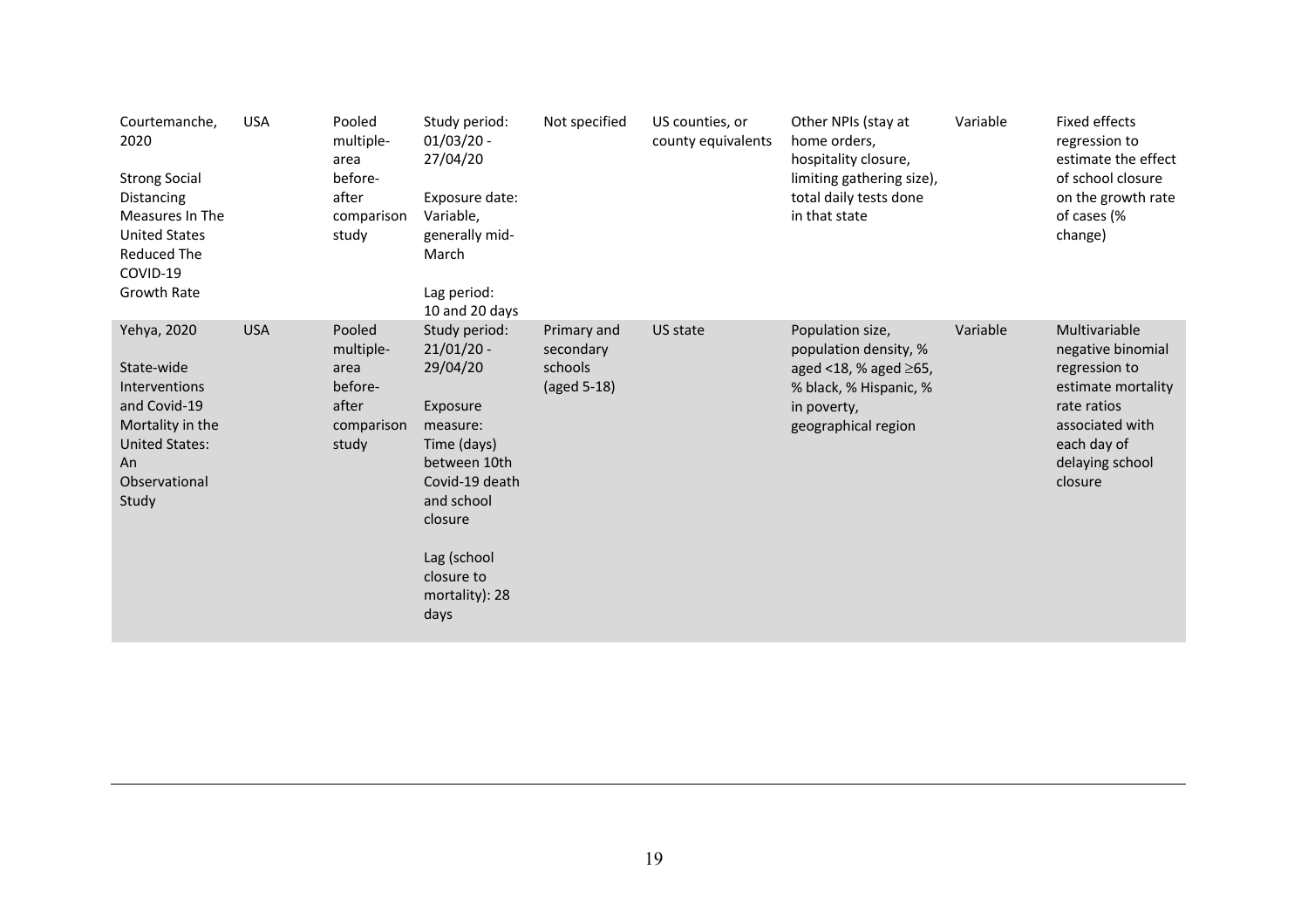| (iii)                                                                                                                                               | Pooled multiple-area cross-sectional comparisons |                                                                        |                                                                                                                             |               |         |                                                                                                                                                                                                                                                                                                                                                                                                                                           |          |                                                                                                                                                                                                                                                                                                           |
|-----------------------------------------------------------------------------------------------------------------------------------------------------|--------------------------------------------------|------------------------------------------------------------------------|-----------------------------------------------------------------------------------------------------------------------------|---------------|---------|-------------------------------------------------------------------------------------------------------------------------------------------------------------------------------------------------------------------------------------------------------------------------------------------------------------------------------------------------------------------------------------------------------------------------------------------|----------|-----------------------------------------------------------------------------------------------------------------------------------------------------------------------------------------------------------------------------------------------------------------------------------------------------------|
| Juni, 2020<br>Impact of<br>climate and<br>public health<br>interventions on<br>the COVID-19<br>pandemic: a<br>prospective<br>cohort study           | Worldwide<br>(144)<br>countries)                 | Pooled<br>multiple-<br>area cross-<br>sectional<br>comparison<br>study | Study period:<br>First available<br>data to<br>28/03/20<br>Exposure cut-<br>off date:<br>11/03/20<br>Lag period:<br>10 days | Not specified | Country | Country-specific<br>factors (GDP per<br>capita, health<br>expenditure as % of<br>GDP, life expectancy,<br>% aged $\geq$ 65, Infectious<br><b>Disease Vulnerability</b><br>Index, urban<br>population density),<br>geography factors<br>(flight passengers per<br>capita, closest distance<br>to a geopolitical area<br>with an already<br>established epidemic,<br>geographical region)<br>climatic factors<br>(temperature,<br>humidity) | Variable | Weighted random-<br>effects regression<br>analysis to<br>estimate the effect<br>of school closures<br>on the changes to<br>the incidence rate<br>(measured as the<br>ratio of rate ratios,<br>dividing<br>cumulative cases<br>up to 28/03/20, by<br>cumulative cases<br>until 21/03/20, for<br>each area) |
| Wong, 2020<br>Evaluation on<br>different non-<br>pharmaceutical<br>interventions<br>during COVID-19<br>pandemic: An<br>analysis of 139<br>countries | Worldwide<br>(139)<br>countries)                 | Pooled<br>multiple-<br>area cross-<br>sectional<br>comparison<br>study | Study period:<br>$31/03/20 -$<br>30/04/20<br>Exposure cut-<br>off date:<br>31/03/20<br>Lag period: 14<br>days               | Not specified | Country | Stringency index<br>(workplace closure,<br>public event<br>cancelation,<br>restrictions on<br>gathering size, public<br>transport closure, stay<br>at home orders,<br>restrictions on internal<br>movement and<br>international travel,<br>public information<br>campaigns, GDP,<br>population density)                                                                                                                                   | Variable | Multivariable<br>linear regression<br>to estimate the<br>effect of school<br>closures on the<br>rate of increase in<br>cumulative<br>incidence of<br>COVID-19                                                                                                                                             |

NPI = Non-pharmaceutical intervention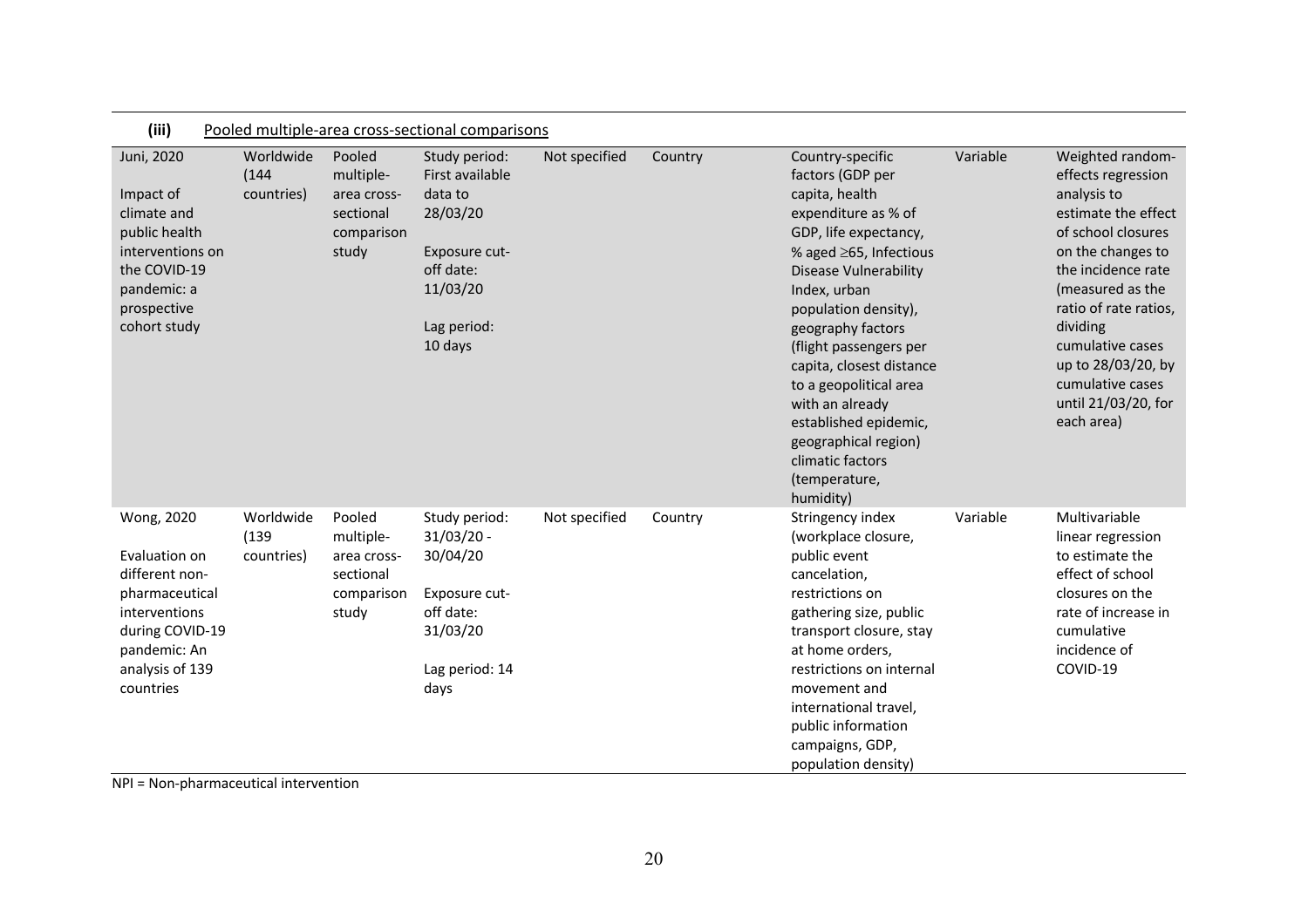| <b>Author</b> | Confounding or<br>Co-Intervention<br><b>Bias</b> | <b>Selection</b><br><b>Bias</b> | ັ<br><b>Misclassification</b><br><b>Bias</b> | <b>Deviation</b><br><b>Bias</b> | <b>Missing</b><br>Data Bias | Outcome<br><b>Measurement</b><br><b>Bias</b> | <b>Outcome</b><br><b>Reporting Bias</b> | Overall<br>Judgement | <b>Likely Direction</b>     |
|---------------|--------------------------------------------------|---------------------------------|----------------------------------------------|---------------------------------|-----------------------------|----------------------------------------------|-----------------------------------------|----------------------|-----------------------------|
| Courtemanche  | Low                                              | Low                             | Low                                          | Low                             | Low                         | Low                                          | Low                                     | Low                  |                             |
| <b>Hsiang</b> | Low                                              | Low                             | Low                                          | Low                             | Low                         | Low                                          | Low                                     | Low                  | $\blacksquare$              |
| Auger         | Moderate                                         | Low                             | Low                                          | Low                             | Low                         | Low                                          | Low                                     | Moderate             | <b>Favours Experimental</b> |
| Matzinger     | Low                                              | Low                             | Low                                          | Low                             | Low                         | Moderate                                     | Low                                     | <b>Moderate</b>      | <b>Unpredictable</b>        |
| Iwata         | <b>Serious</b>                                   | Low                             | Low                                          | Low                             | Low                         | Moderate                                     | Low                                     | <b>Serious</b>       | <b>Unpredictable</b>        |
| Juni          | <b>Serious</b>                                   | Low                             | Low                                          | Low                             | Low                         | Low                                          | Low                                     | <b>Serious</b>       | <b>Favours Experimental</b> |
| Neidhofer     | <b>Serious</b>                                   | Serious                         | Low                                          | Low                             | Low                         | Low                                          | Moderate                                | <b>Serious</b>       | <b>Favours Experimental</b> |
| Wong          | <b>Serious</b>                                   | Low                             | Low                                          | Low                             | Low                         | Low                                          | Low                                     | <b>Serious</b>       | <b>Unpredictable</b>        |
| Yehya         | <b>Serious</b>                                   | Low                             | Low                                          | Low                             | Low                         | Moderate                                     | Low                                     | <b>Serious</b>       | <b>Favours Experimental</b> |
| Stein-Zamir   | Critical                                         | Low                             | Low                                          | Low                             | Low                         | Serious                                      | Low                                     | <b>Critical</b>      | <b>Unpredictable</b>        |

## Table 2: Findings from the risk of bias assessment using the ROBINS-I tool

Scale applied: low, moderate, serious or critical.

"Favours experimental" indicates that the bias likely resulted in an exaggeration of the reduction in community transmission associated with school closures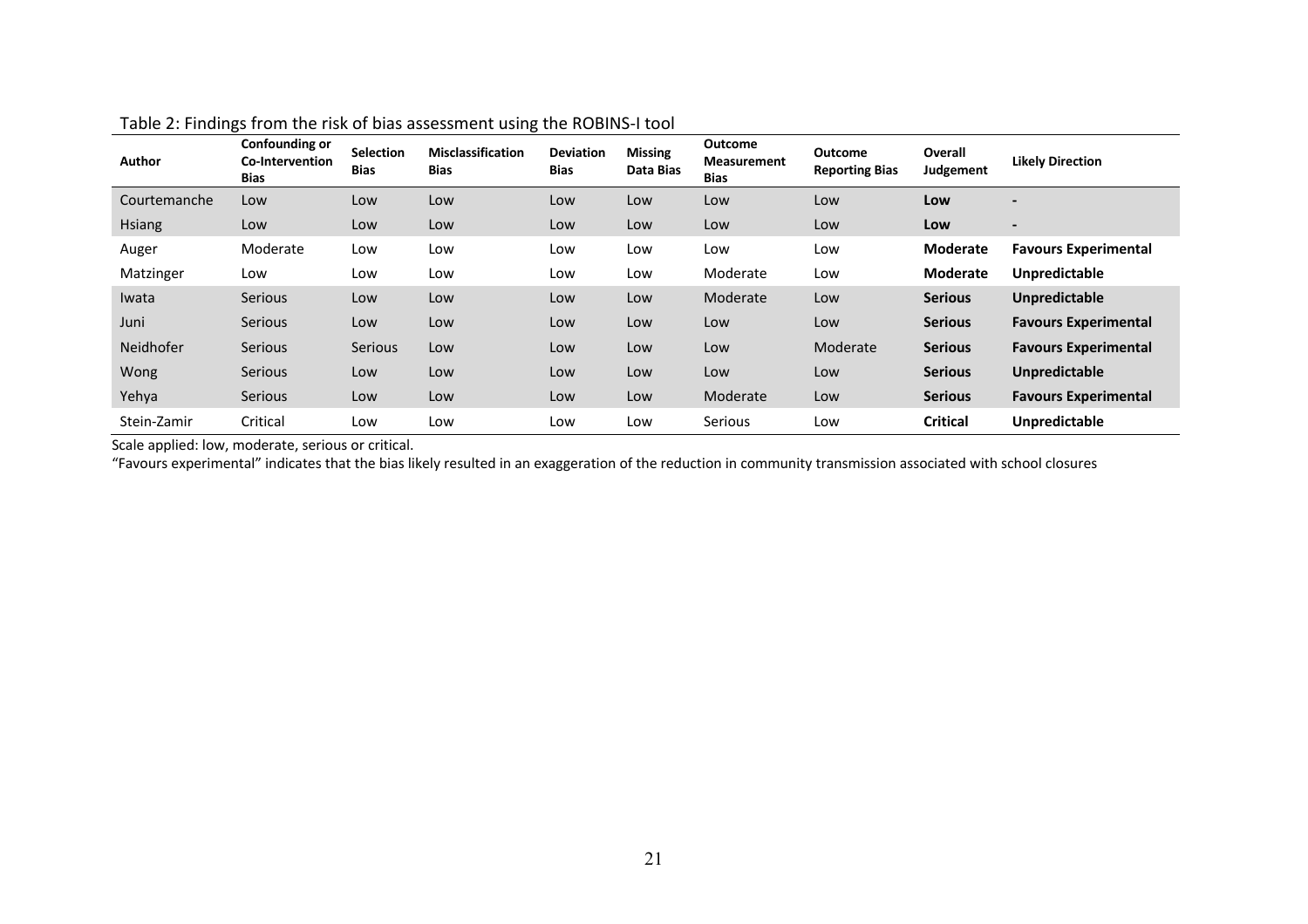| <b>Author, Year</b>   | <b>Outcome Measure</b>                                                                                         | <b>Findings</b>                                                                                                                                                                                                                     | <b>Other Comments</b>                                                                                                                                                                                                    |
|-----------------------|----------------------------------------------------------------------------------------------------------------|-------------------------------------------------------------------------------------------------------------------------------------------------------------------------------------------------------------------------------------|--------------------------------------------------------------------------------------------------------------------------------------------------------------------------------------------------------------------------|
| Incidence             |                                                                                                                |                                                                                                                                                                                                                                     |                                                                                                                                                                                                                          |
| Low Risk of Bias      |                                                                                                                |                                                                                                                                                                                                                                     |                                                                                                                                                                                                                          |
| <b>Hsiang, 2020</b>   | Regression coefficient<br>estimating effect of school<br>closures on the continuous<br>growth rate (log scale) | No effect:<br>School closure not statistically associated with the<br>growth rate of confirmed cases. Adjusted models:<br>Italy: -0.11 (95% CI -0.25, 0.03)<br>France: -0.01 (95% CI -0.09, 0.07)<br>USA: 0.03 (95% CI -0.03, 0.09) | Sensitivity analysis applying a lag to NPI<br>measures on data from China did not<br>significantly alter the findings.                                                                                                   |
| Courtemanche,<br>2020 | Regression coefficient<br>estimating effect of school<br>closures on the growth rate<br>of cases (% change)    | No effect:<br>School closure not statistically associated with the<br>growth rate of confirmed cases. Adjusted models:<br>Applying a 10-day lag: 1.71% (95% CI-0.38%, 3.79%)<br>Applying a 20-day lag: 0.17% (95% CI-1.60%, 1.94%)  |                                                                                                                                                                                                                          |
| Moderate Risk of Bias |                                                                                                                |                                                                                                                                                                                                                                     |                                                                                                                                                                                                                          |
| Auger, 2020           | Regression coefficient<br>estimating effect of school<br>closures on changes to<br>weekly incidence rates      | <b>Preventative effect:</b><br>School closures were associated with decreases in the<br>rate of growth of COVID-19 incidence. Adjusted<br>model: 62% (95% CI: 49% - 71%) relative reduction in<br>COVID-19 incidence.               | Sensitivity analysis of shorter and longer<br>lag periods did not significantly alter the<br>findings.<br>Early school closure associated with<br>greater relative reduction in COVID-19<br>incidence than late closure. |
| Matzinger, 2020       | Changes to the doubling time<br>of the epidemic in each state,<br>following school closures                    | <b>Preventative effect:</b><br>School closures were associated with reductions in the<br>doubling time of new COVID-19 cases.                                                                                                       |                                                                                                                                                                                                                          |

Table 3: Findings from included studies, stratified by outcome measure and risk of bias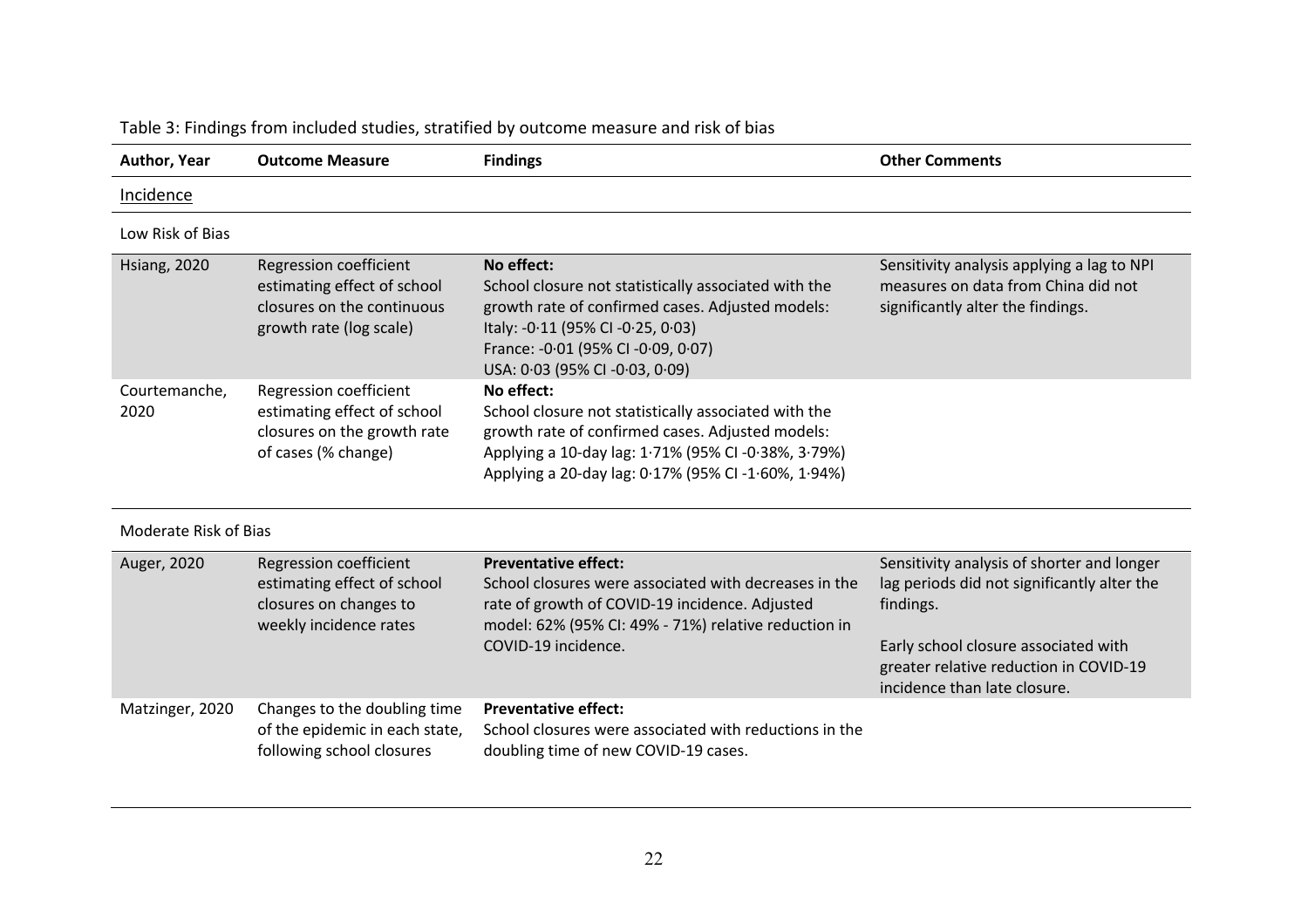Georgia: 7 days after school closures the doubling time slowed from 2·1 days to 3·4 days

Tennessee: 8 days after school closures the doubling time slowed from 2 days to 4·2 days

Mississippi: 10-14 days after school closures the doubling time slowed from 1·4 days to 3·5 days

### Severe Risk of Bias

| Iwata, 2020 | Time series analysis<br>coefficient estimating effect<br>of school closures on the<br>change in daily incidence rate    | No effect:<br>School closure not statistically associated with the<br>incidence rate of new cases. Expected daily decrease<br>in daily new reported cases: 0.08 (95% CI -0.36, 0.65)                                 | Sensitivity analysis for different lag times<br>did not change the general finding of null<br>effect.                                             |
|-------------|-------------------------------------------------------------------------------------------------------------------------|----------------------------------------------------------------------------------------------------------------------------------------------------------------------------------------------------------------------|---------------------------------------------------------------------------------------------------------------------------------------------------|
| Juni, 2020  | Regression coefficient<br>estimating effect of school<br>closures on changes to the<br>incidence rate                   | <b>Preventative effect:</b><br>School closures were statistically significantly<br>associated with a relative reduction in the incidence<br>rate of COVID-19. Adjusted model:<br>$0.77$ (95% CI 0.63 - 0.93) P=0.009 | Sensitivity analyses of separating out high<br>income countries, and areas with higher<br>prevalence did not significantly affect the<br>results. |
| Wong, 2020  | Regression coefficient<br>estimating effect of school<br>closures on the rate of<br>increase in cumulative<br>incidence | <b>Preventative effect:</b><br>School closures were associated with a smaller rate of<br>increase in cumulative incidence of COVID-19.<br>Adjusted model: -0.53 (95% CI -1.00, -0.06) P=0.027                        |                                                                                                                                                   |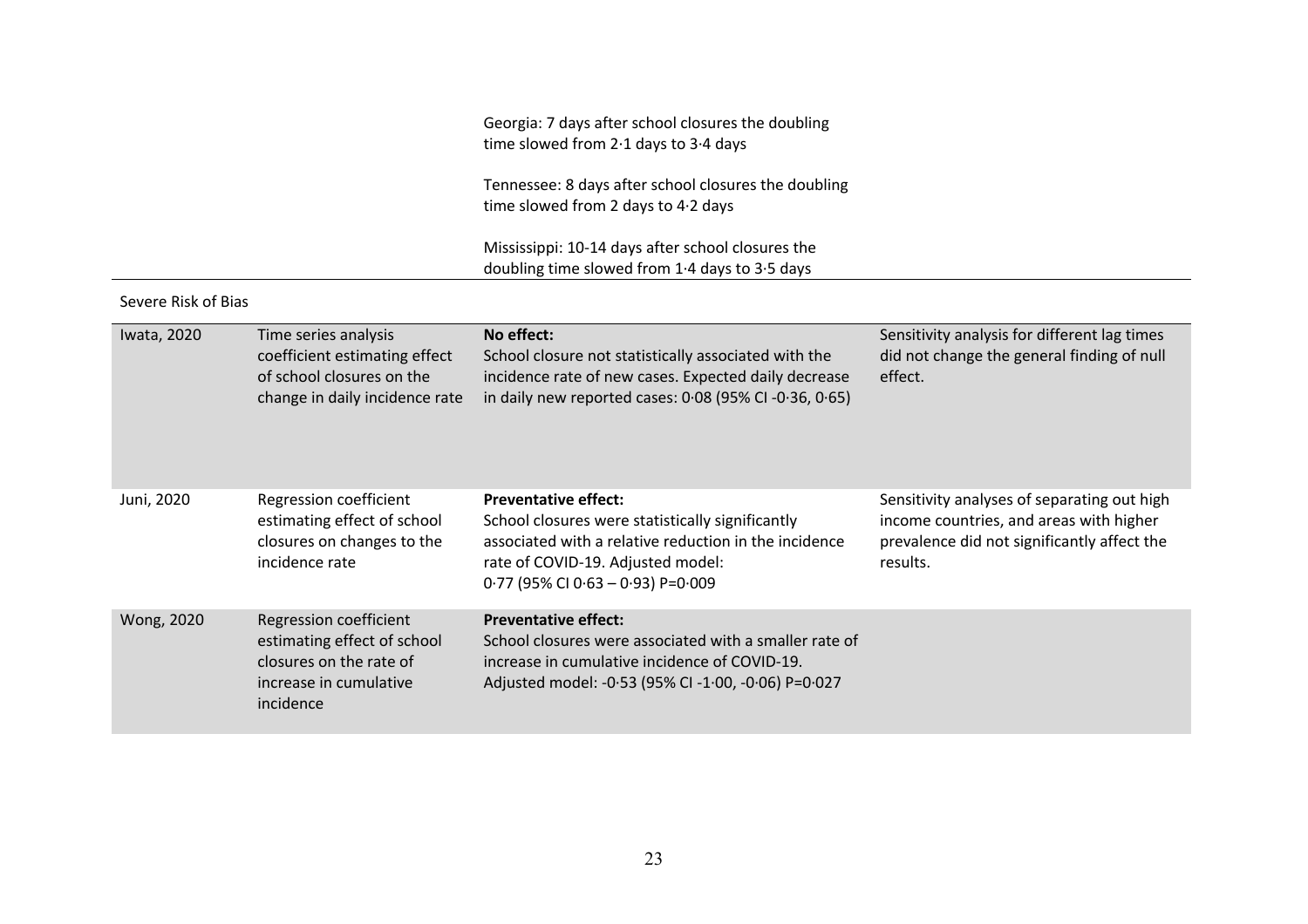## Critical Risk of Bias

| Stein-Zamir,<br>2020 | Presentation of an age-<br>stratified epidemic curve<br>showing confirmed cases of<br>COVID-19 in Jerusalem, by<br>date, and comparing to dates<br>of school closure/re-opening | <b>Preventative effect:</b><br>School closures were associated with a reduction in<br>new cases of COVID-19. School reopenings were<br>associated with an increase in new cases of COVID-19.<br>Difficult to elicit exact effect sizes from the epidemic<br>curve, but approximately one week after schools were<br>closed, the number of new cases started to decline.<br>Approximately two weeks after schools started to<br>reopen, the number of new cases started to increase | Reductions in cases after school closures<br>appeared to be proportionately distributed<br>throughout the age groups. Increases in<br>cases after school reopening was more<br>pronounced in younger age groups (10-19),<br>but were also seen across all ages to a<br>lesser extent |
|----------------------|---------------------------------------------------------------------------------------------------------------------------------------------------------------------------------|------------------------------------------------------------------------------------------------------------------------------------------------------------------------------------------------------------------------------------------------------------------------------------------------------------------------------------------------------------------------------------------------------------------------------------------------------------------------------------|--------------------------------------------------------------------------------------------------------------------------------------------------------------------------------------------------------------------------------------------------------------------------------------|
|----------------------|---------------------------------------------------------------------------------------------------------------------------------------------------------------------------------|------------------------------------------------------------------------------------------------------------------------------------------------------------------------------------------------------------------------------------------------------------------------------------------------------------------------------------------------------------------------------------------------------------------------------------------------------------------------------------|--------------------------------------------------------------------------------------------------------------------------------------------------------------------------------------------------------------------------------------------------------------------------------------|

**Mortality** 

### Moderate Risk of Bias

| Auger, 2020 | Regression coefficient<br>estimating effect of school<br>closures on changes to<br>weekly mortality rates | <b>Preventative effect:</b><br>School closures were associated with decreases in the<br>rate of growth of COVID-19 mortality. Adjusted<br>model: 58% (95% CI 46% - 67%) relative reduction in | Sensitivity analysis of shorter and longer<br>lag periods did not significantly alter the<br>findings.        |
|-------------|-----------------------------------------------------------------------------------------------------------|-----------------------------------------------------------------------------------------------------------------------------------------------------------------------------------------------|---------------------------------------------------------------------------------------------------------------|
|             |                                                                                                           | mortality per week.                                                                                                                                                                           | Early school closure associated with<br>greater relative reduction in COVID-19<br>mortality than late closure |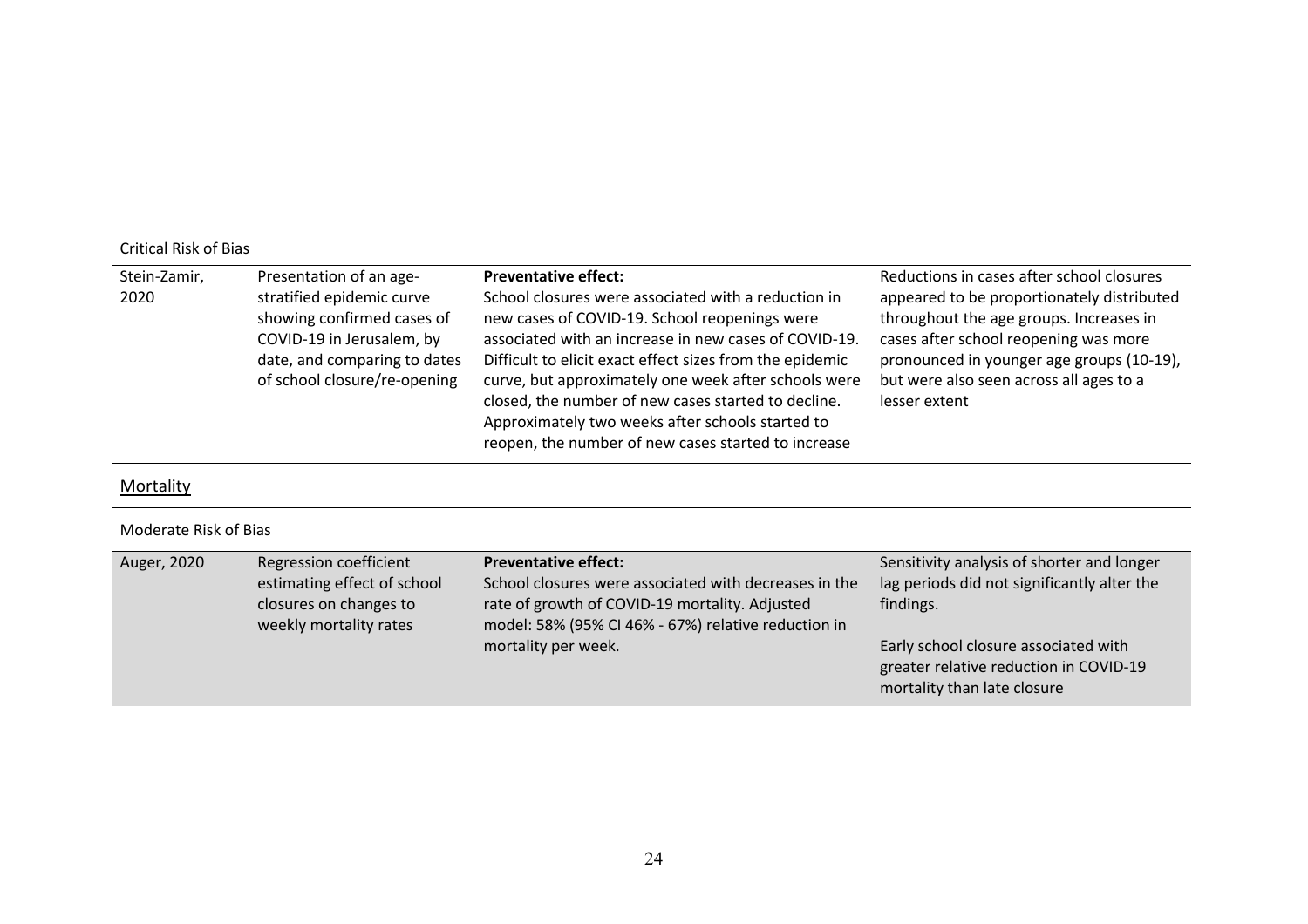| Matzinger, 2020 | Changes to the doubling time   | <b>Preventative effect:</b>                            |
|-----------------|--------------------------------|--------------------------------------------------------|
|                 | of the number of               | School closures were associated with reductions in the |
|                 | hospitalisations and deaths in | doubling time of new COVID-19 hospitalisations and     |
|                 | each state, following school   | deaths. Patterns appeared to be similar to changes in  |
|                 | closures                       | incidence, lagging behind by 7-14 days, though these   |
|                 |                                | data were not always reported and more difficult to    |
|                 |                                | interpret.                                             |

#### Serious Risk of Bias

| Neidhofer, 2020 | % Reduction in deaths in the<br>18 days post-school closure,<br>compared to synthetic<br>control unit                                | <b>Preventative effect:</b><br>School closures were associated with reductions in<br>COVID-19 mortality. Results by country:<br>Argentina: 63% - 90% reduction, Italy: 21% - 35%<br>reduction, South Korea: 72% - 96% reduction in daily<br>average COVID-19 deaths | Sensitivity analysis using only excess<br>mortality in Italy reached similar<br>conclusion.                                                                              |
|-----------------|--------------------------------------------------------------------------------------------------------------------------------------|---------------------------------------------------------------------------------------------------------------------------------------------------------------------------------------------------------------------------------------------------------------------|--------------------------------------------------------------------------------------------------------------------------------------------------------------------------|
| Yehya, 2020     | Regression coefficient<br>estimating increase in<br>mortality at 28 days<br>associated with each day<br>school closures were delayed | <b>Preventative effect:</b><br>Every day a state delayed implementing school<br>closure increased mortality risk by 5% (MMR 1.05 95%<br>1.01, 1.09                                                                                                                  | Sensitivity analyses for starting exposure<br>from 1st Covid death, or for excluding New<br>York/New Jersey from analysis, did not<br>significantly change the findings. |

"Preventative effect" = school closures independently associated with reduction in community transmission. "No effect" = No association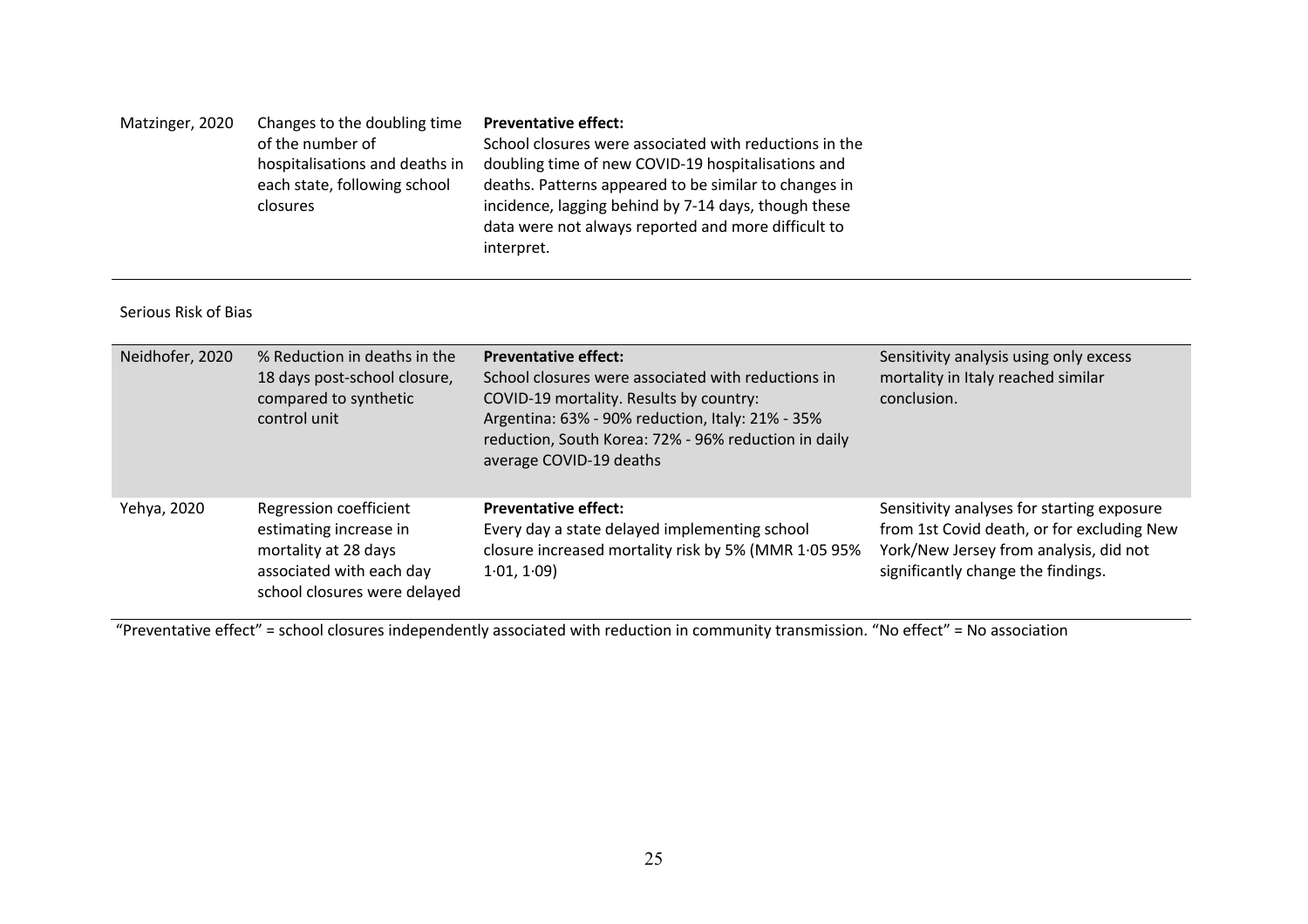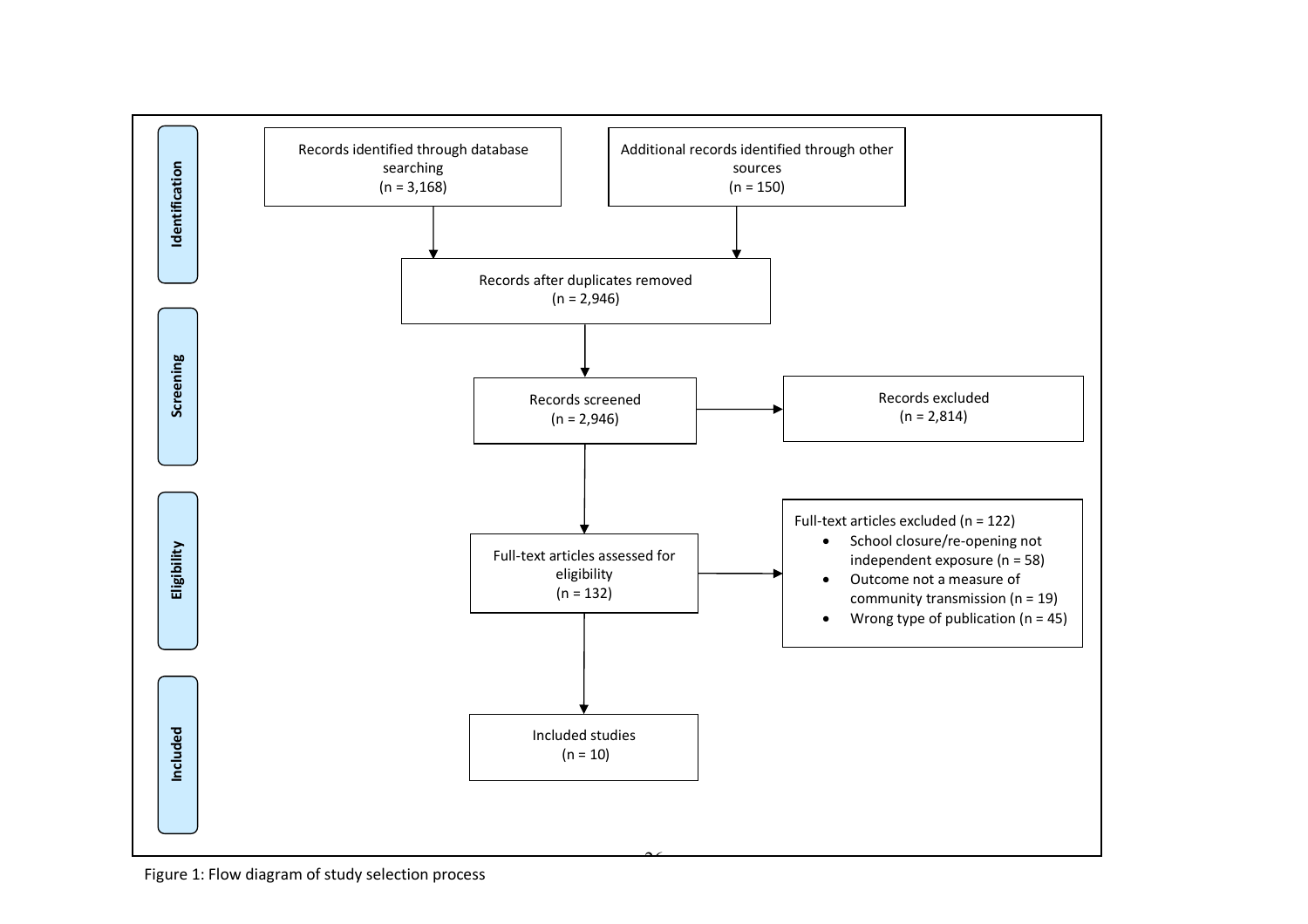| <b>Author, Year</b> | <b>Finding</b>      | <b>Overall Judgement</b> | <b>Likely Direction</b>     |
|---------------------|---------------------|--------------------------|-----------------------------|
| Courtemanche, 2020  | No effect           | Low                      |                             |
| <b>Hsiang, 2020</b> | No effect           | Low                      |                             |
| Auger, 2020         | Preventative effect | Moderate                 | <b>Favours Experimental</b> |
| Matzinger, 2020     | Preventative effect | Moderate                 | Unpredictable               |
| Iwata, 2020         | No effect           | <b>Serious</b>           | Unpredictable               |
| Juni, 2020          | Preventative effect | <b>Serious</b>           | <b>Favours Experimental</b> |
| Neidhofer, 2020     | Preventative effect | <b>Serious</b>           | <b>Favours Experimental</b> |
| Wong, 2020          | Preventative effect | <b>Serious</b>           | Unpredictable               |
| Yehya, 2020         | Preventative effect | <b>Serious</b>           | <b>Favours Experimental</b> |
| Stein-Zamir, 2020   | Preventative effect | Critical                 | Unpredictable               |

Figure 2: Study results, stratified by risk of bias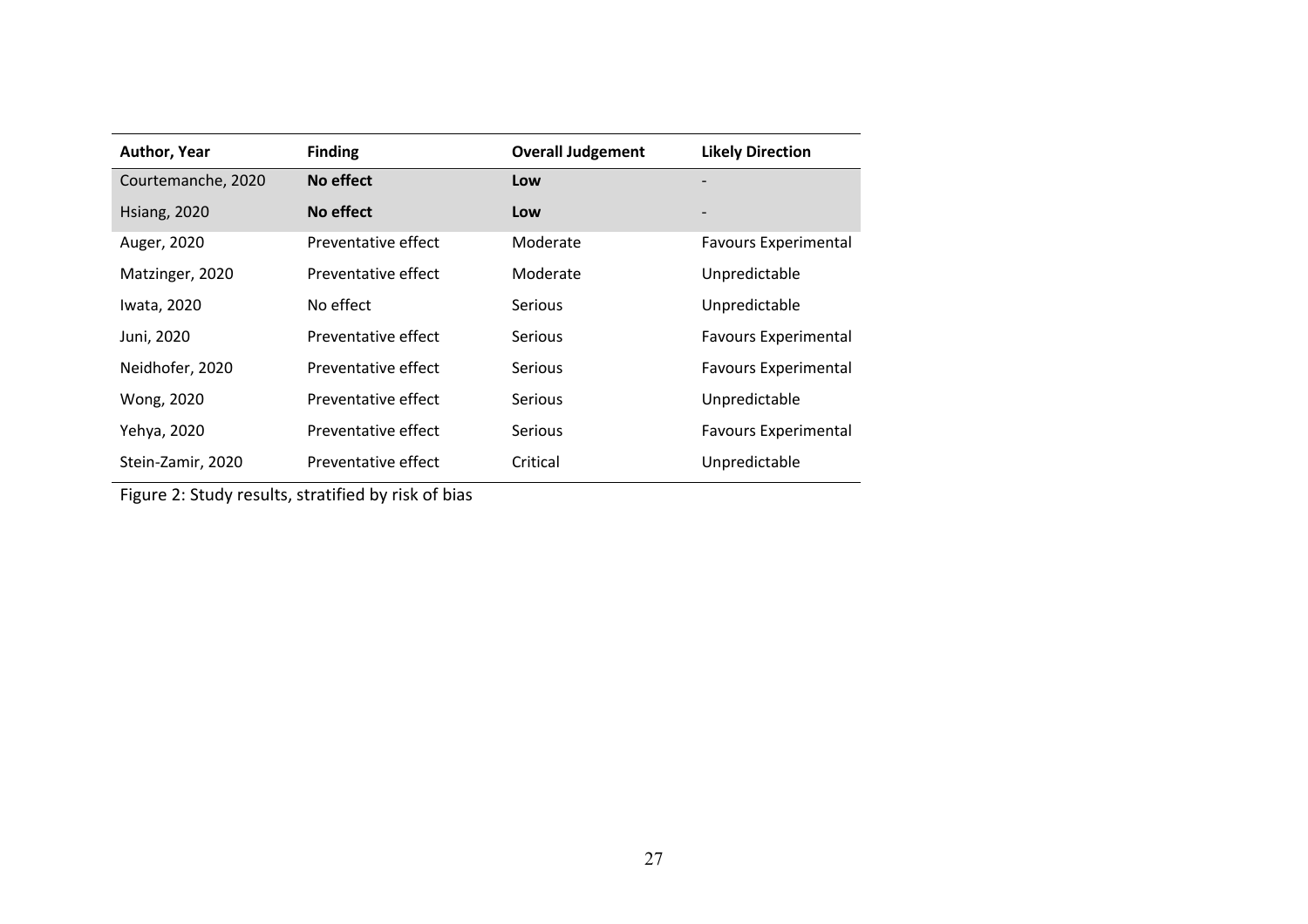Appendix A – Search Strategy **Search date: 12/10/20**

## **PubMed**

Search Title/Abstract:

(coronavirus[mh] OR Coronavirus Infections[mh] OR coronavirus\*[tw] OR "COVID-19"[tw] or "2019-nCoV"[tw] or "SARS-CoV-2"[tw]) AND (Schools[mh:noexp] OR schools, nursery[mh] OR "Child Day Care Centers"[mh] OR "Nurseries, Infant"[mh] OR school\*[tiab] OR preschool\*[tiab] OR "pre-school\*"[tiab] OR nurser\*[tiab] OR kindergarten\*[tiab] OR "day care"[tiab] OR daycare[tiab] OR "education setting\*"[tiab] OR "educational setting\*"[tiab] OR NPI\*[tiab] OR "non-pharmaceutical intervention\*"[tiab])

## **Web of Science**

TS=(coronavirus\* OR "COVID-19" OR "2019-nCoV" OR "SARS-CoV-2") AND TS=(school\* OR nurser\* OR preschool\* OR "pre-school\*" OR kindergarten\* OR "day care" OR daycare OR "education setting\*" OR "educational setting\*" OR NPI\* OR "non-pharmaceutical intervention\*")

## **Scopus**

TITLE-ABS-KEY ( ( coronavirus\* OR "COVID-19" OR "2019-nCoV" OR "SARS-CoV-2") AND (school<sup>\*</sup> OR nurser<sup>\*</sup> OR preschool<sup>\*</sup> OR "pre-school<sup>\*</sup>" OR kindergarten<sup>\*</sup> OR "day care" OR "daycare" OR "education setting\*" OR "educational setting\*" OR NPI\* OR "non-pharmaceutical intervention\*" ) ) AND ( LIMIT-TO ( PUBYEAR , 2020 ) )

## **CINAHL (via HDAS)**

((coronavirus\* OR "COVID-19" OR "2019-nCoV" OR "SARS-CoV-2") AND (school\* OR nurser\* OR preschool\* OR "pre-school\*" OR kindergarten\* OR "day care" OR "daycare" OR "education setting\*" OR "educational setting\*" OR NPI\* OR "nonpharmaceutical intervention\*")).ti,ab [DT 2020-2020]

# **WHO Global COVID-19 Research Database**

(tw:(school\*)) OR (tw:(nurser\*)) OR (tw:("pre-school\*")) OR (tw:(preschool\*) OR (tw:(kindergarten\*)) OR tw:("day care") OR tw:("daycare") OR tw:("education setting\*") OR tw:("educational setting\*") OR tw:(NPI\*) OR tw:("non-pharmaceutical intervention\*")) Including: WHO COVID Database, MedRxiv. Title, abstract, subject. 2020.

# **ERIC**

Coronavirus OR "COVID-19" or "2019-nCoV" or "SARS-CoV-2"